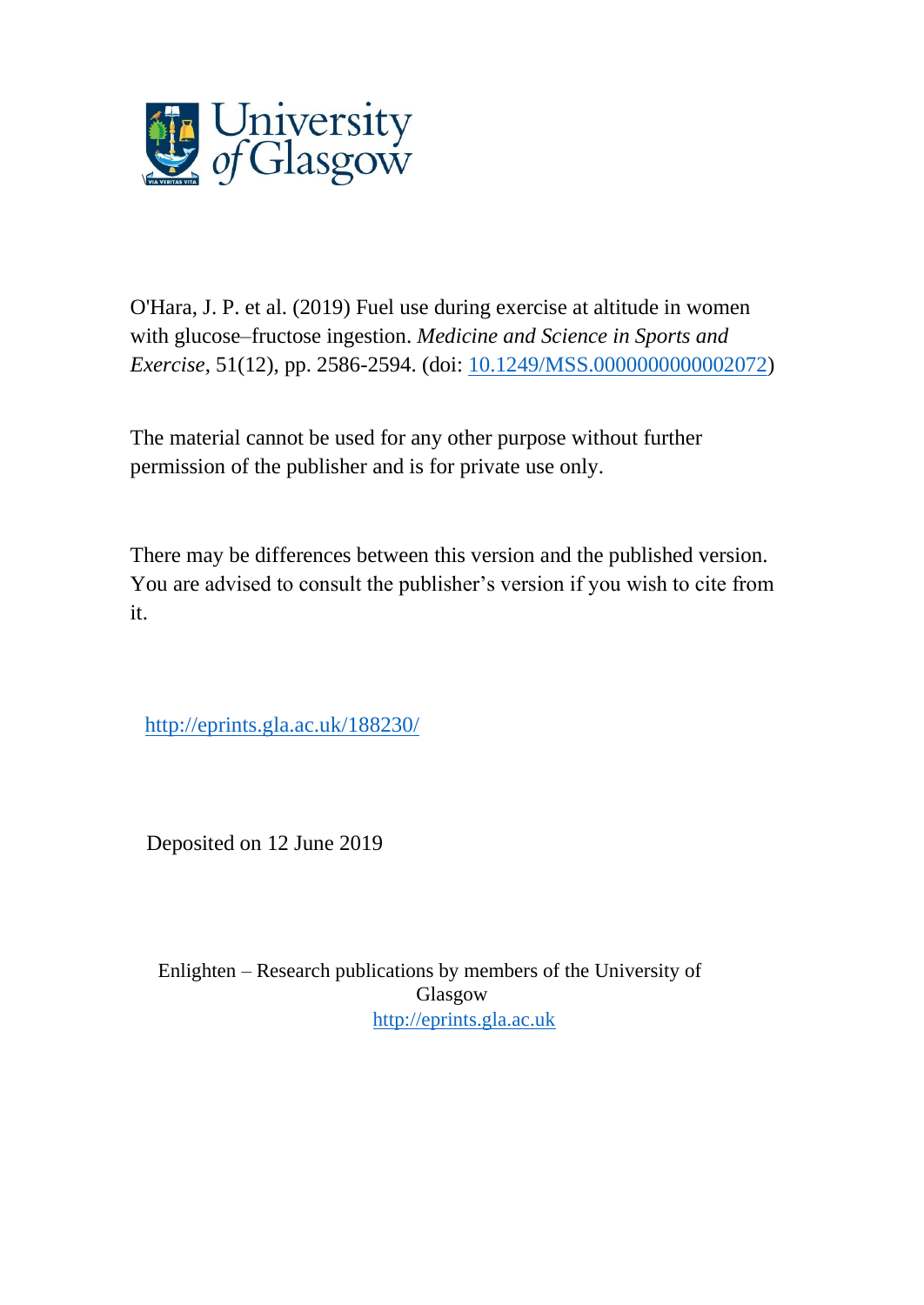# **Fuel Use during Exercise at Altitude in Women with Glucose–Fructose Ingestion**

John P O'Hara<sup>1</sup>, Lauren Duckworth<sup>1</sup>, Alistair Black<sup>1</sup>, David R Woods<sup>1,2,3</sup>, Adrian Mellor<sup>1,2,4</sup>, Christopher Boos<sup>5</sup>, Liam Gallagher<sup>1</sup>, Costas Tsakirides<sup>1</sup>, Nicola C. Arjomandkhah<sup>6</sup>, Douglas J Morrison<sup>7</sup>, Thomas Preston<sup>7</sup>, Roderick FGJ King<sup>1</sup>

<sup>1</sup> Research Institute for Sport, Physical Activity and Leisure, Leeds Beckett University, Leeds, UK

<sup>2</sup> Royal Centre for Defence Medicine, Birmingham, UK

<sup>3</sup> Northumbria NHS Trust and Newcastle Trust, UK

4 James Cook University Hospital, Middlesborough, UK

<sup>5</sup> Poole Hospital, Department of Cardiology, Poole, Dorset, UK

<sup>6</sup> School of Social and Health Sciences, Leeds Trinity University, Leeds, UK.

<sup>7</sup>Scottish Universities Environmental Research Centre, University of Glasgow, East Kilbridge, UK

**Short Title**: Substrate oxidation in women at high altitude

Address for Correspondence:

**John O'Hara,** Research Institute for Sport, Physical Activity and Leisure, School of Sport, Leeds Beckett University, Headingley Campus, Leeds, LS6 3QS, UK. Tel: +44 (0) 113 8125239 Email: [J.OHara@leedsbeckett.ac.uk](mailto:J.OHara@leedsbeckett.ac.uk)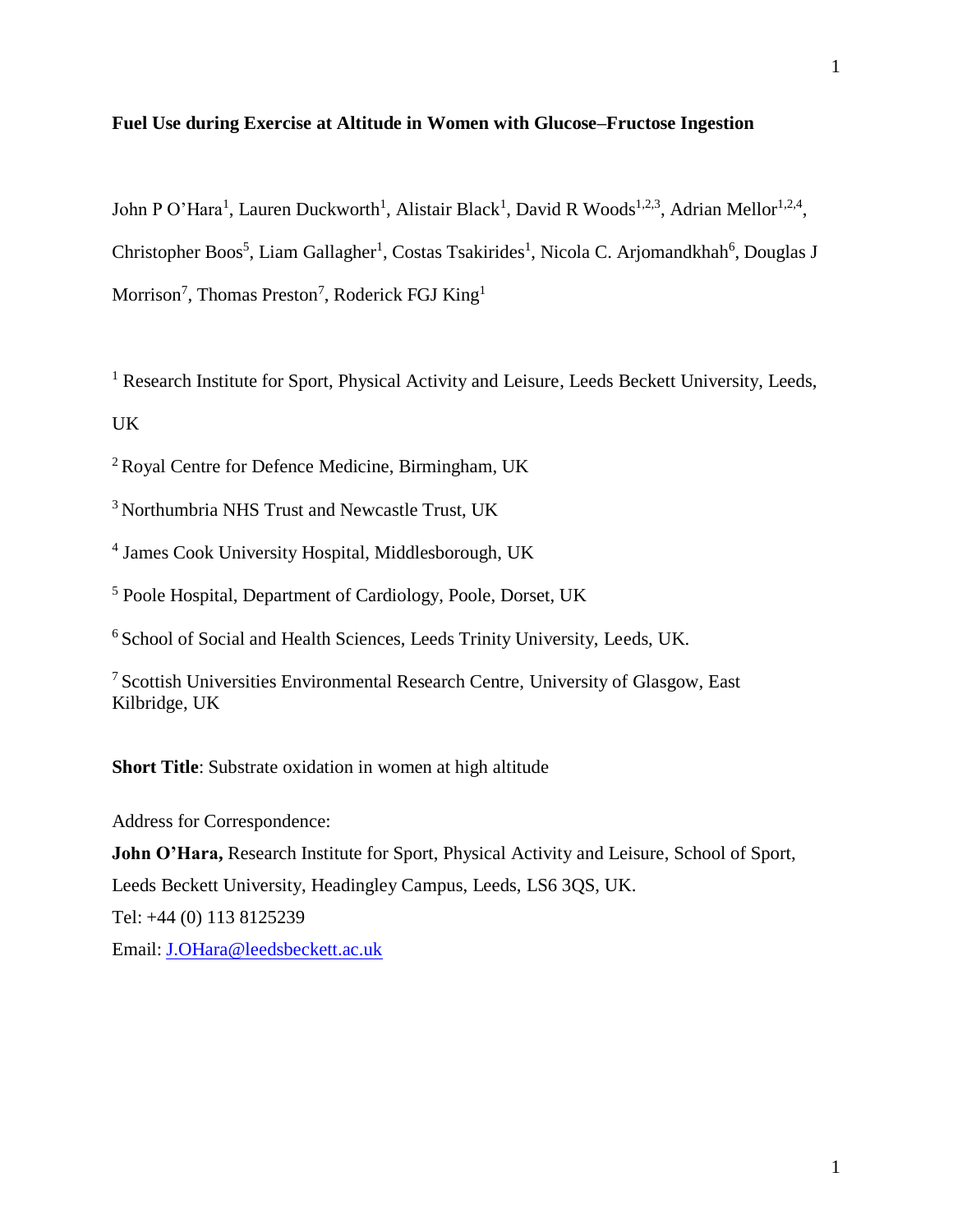### **Abstract**

**Purpose:** This study compared the co-ingestion of glucose and fructose on exogenous and endogenous substrate oxidation during prolonged exercise at terrestrial high altitude (HA) versus sea level, in women. **Method:** Five women completed two bouts of cycling at the same relative workload (55%  $W_{max}$ ) for 120 minutes on acute exposure to HA (3375m) and at sea level (~113m). In each trial, participants ingested 1.2 g.min<sup>-1</sup> of glucose (enriched with <sup>13</sup>C glucose) and 0.6 g.min<sup>-1</sup> <sup>1</sup> of fructose (enriched with  $^{13}$ C fructose) before and every 15 minutes during exercise. Indirect calorimetry and isotope ratio mass spectrometry were used to calculate fat oxidation, total and exogenous carbohydrate oxidation, plasma glucose oxidation and endogenous glucose oxidation derived from liver and muscle glycogen. **Results:** The rates and absolute contribution of exogenous carbohydrate oxidation was significantly lower at HA compared with sea level (ES>0.99, P<0.024), with the relative exogenous carbohydrate contribution approaching significance  $(32.6\pm6.1 \text{ vs. } 36.0\pm6.1\%$ , ES=0.56, P=0.059) during the second hour of exercise. In comparison, no significant differences were observed between HA and sea level for the relative and absolute contributions of liver glucose  $(3.2 \pm 1.2 \text{ vs. } 3.1 \pm 0.8\%$ , ES=0.09, P=0.635 and 5.1 $\pm 1.8$ vs.  $5.4 \pm 1.7$  grams, ES=0.19, P=0.217), and muscle glycogen  $(14.4 \pm 12.2\%$  vs.  $15.8 \pm 9.3\%$ , ES=0.11, P=0.934 and  $23.1 \pm 19.0$  vs.  $28.7 \pm 17.8$  grams, ES=0.30, P=0.367). Furthermore, there was no significant difference in total fat oxidation between HA and sea level  $(66.3 \pm 21.4 \text{ vs.})$ 59.6±7.7 grams, ES=0.32, P=0.557). **Conclusion:** In women, acute exposure to HA reduces the reliance on exogenous carbohydrate oxidation during cycling at the same relative exercise intensity.

**Keys Words:** Acute Hypoxia, Carbon Isotope, Exogenous Carbohydrate Oxidation, Liver Glycogen, Muscle Glycogen, Plasma Glucose Oxidation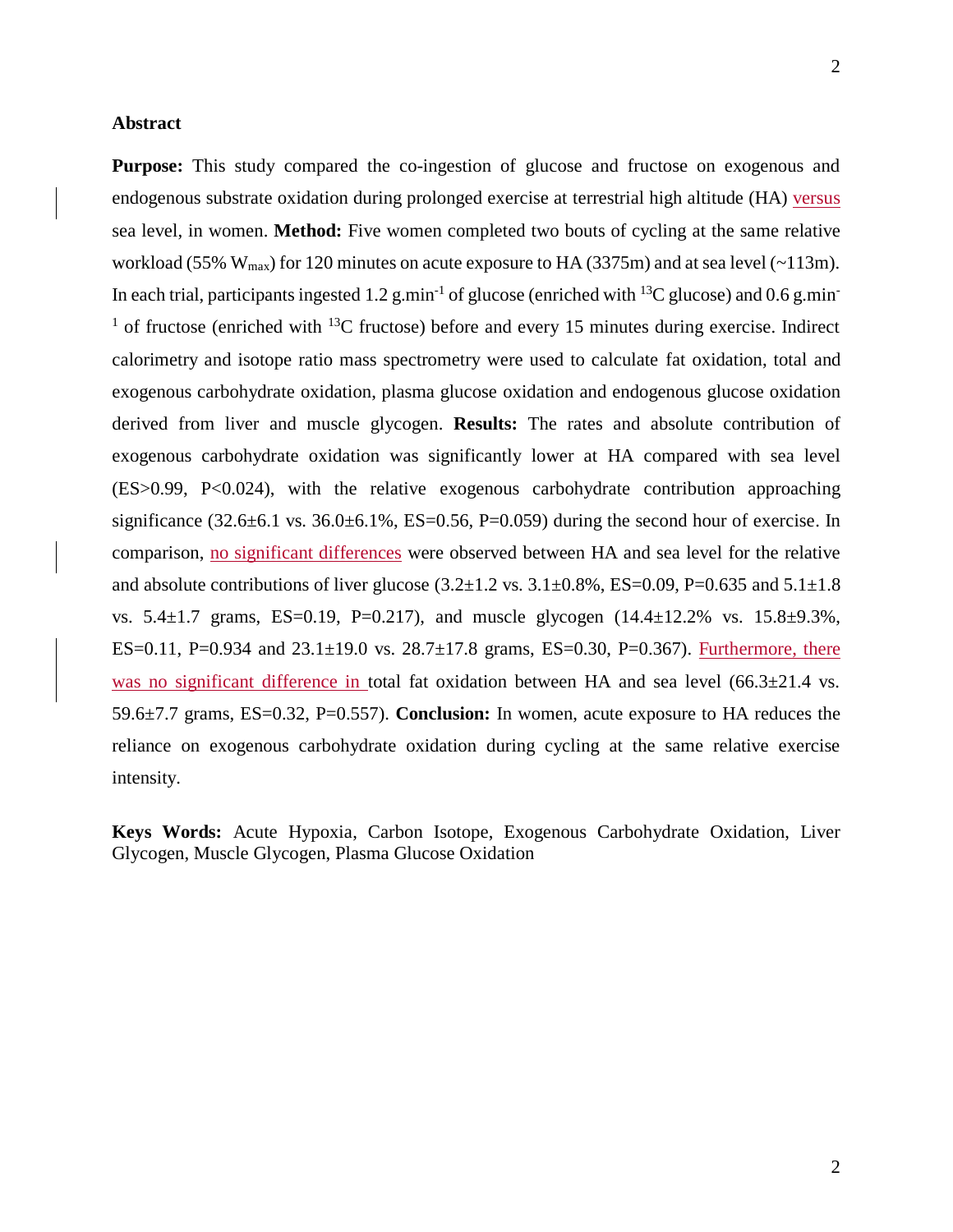**Introduction**

 Endogenous stores of carbohydrate and fat are utilized as substrates to meet the metabolic demands of the working muscle, as well as exogenous sources of carbohydrate if provided. The contribution

 of carbohydrate and fat oxidation to energy expenditure at sea level is primarily related to the intensity and duration of exercise, as well as the type and amount of carbohydrate ingested. However, exposure to high altitude (HA) and the reduction in arterial oxygen saturation, is likely to alter substrate oxidation during exercise compared with sea level. The complete oxidation of carbohydrate requires less oxygen per mole of ATP synthesized compared with the oxidation of free fatty acids [\(1\)](#page-19-0) potentially leading to a greater reliance on carbohydrate oxidation in hypoxia. However, the literature is inconclusive when comparing substrate oxidation during exercise between hypoxia and normoxia [\(2\)](#page-19-1). This heterogeneity may be explained by variations in study design, such as participants' sex, method of exercise intensity determination (absolute vs. relative) and whether carbohydrate was ingested or not [\(2\)](#page-19-1).

 Greater dependency on plasma glucose has been shown in men when comparing acute hypoxia with normoxia, using the same absolute exercise intensity [\(3,](#page-20-0) [4\)](#page-20-1). Conversely, when the exercise intensity is normalized to the same relative exercise intensity the literature for men is equivocal [\(2\)](#page-19-1). These data either show an increase [\(5,](#page-20-2) [6\)](#page-20-3) or no change in the respiratory exchange ratio (RER) [\(7,](#page-20-4) [8\)](#page-20-5). When an exogenous source of carbohydrate is provided on acute exposure to HA, men have shown an increased reliance on endogenous carbohydrate oxidation [\(9\)](#page-20-6), as well as a reduced reliance on muscle glycogen and increased fat oxidation [\(10\)](#page-20-7) during exercise at the same relative 23 intensity. However, it is known that sex influences substrate oxidation during exercise at sea level, with women generally relying more on fat than carbohydrate as a fuel source compared with men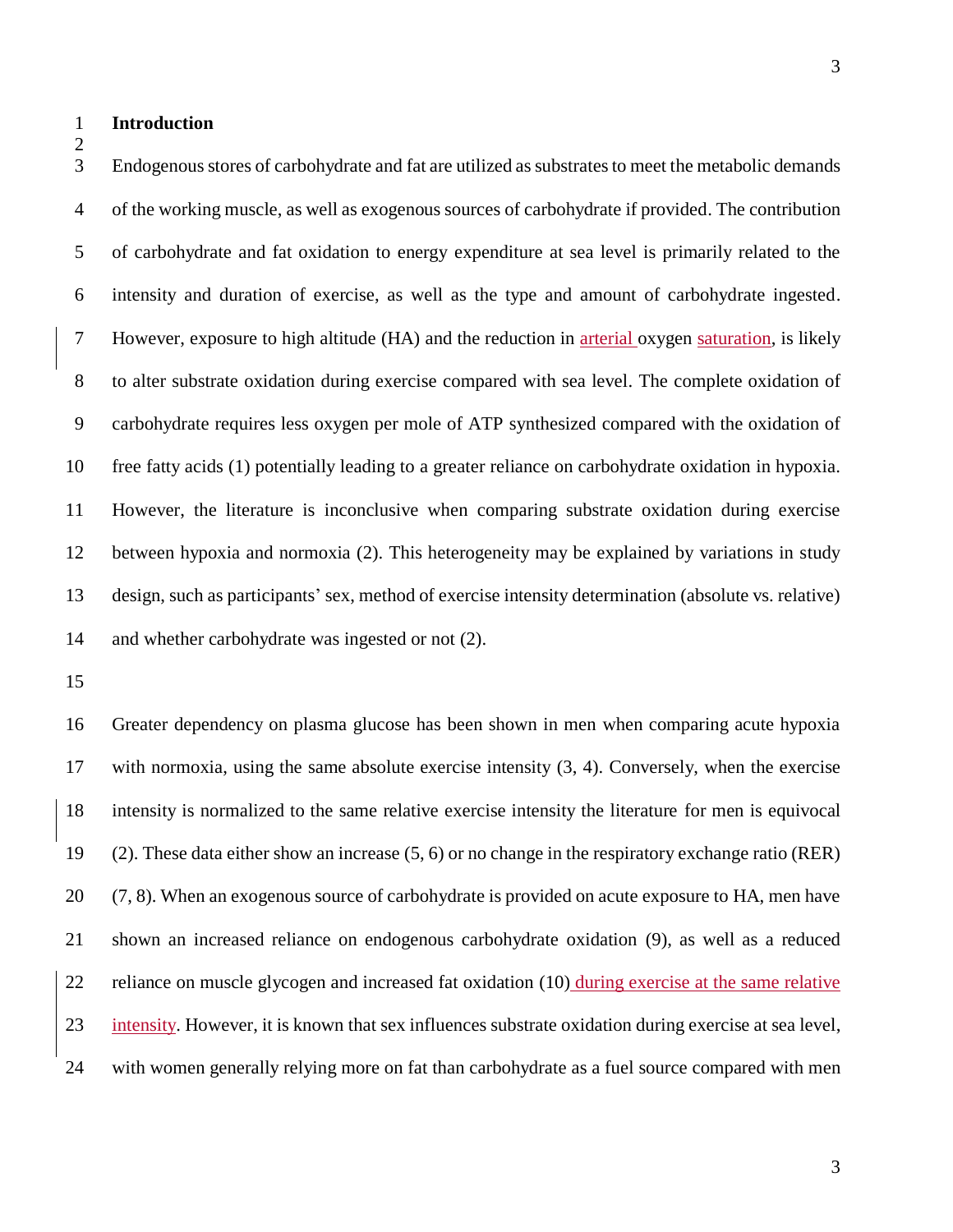[\(11,](#page-20-8) [12\)](#page-21-0). This has been attributed to women having a higher percentage of body fat [\(12\)](#page-21-0), a greater lipid content in muscles fibers [\(11\)](#page-20-8) and better mobilization of fatty acids from subcutaneous adipose tissue linked to cyclic changes in estrogen and progesterone [\(13\)](#page-21-1). However, following the provision of an exogenous source of glucose during exercise at sea level, most studies show no statistical sex-differences in exogenous carbohydrate oxidation during exercise [\(14,](#page-21-2) [15\)](#page-21-3) with one exception [\(16\)](#page-21-4). In the study by Riddell et al. [\(16\)](#page-21-4), higher exogenous carbohydrate oxidation was accompanied by a greater reduction in endogenous carbohydrate oxidation during exercise in women compared with men. This is in contrast to other studies, which showed no difference [\(17\)](#page-21-5) or smaller reductions in endogenous or carbohydrate oxidation compared with men [\(14\)](#page-21-2). Despite this, there have only been limited studies assessing whole body carbohydrate or fat oxidation in

women at altitude.

 In contrast to men, women have a lower RER, with increased free fatty acid availability when exercising at a moderate relative exercise intensity (70% of altitude-related maximal oxygen 39 uptake  $(\dot{V}O_{2max})$  on acute exposure to hypoxia (4,300m) compared with normoxia [\(18\)](#page-21-6). These women also showed no differences in substrate oxidation at HA between the early-follicular and mid-luteal menstrual cycle phases when levels of estradiol and progesterone are high. Conversely, a study, which recruited men and women, showed no change for either sex in RER during acute hypoxic exposure (4100m) compared with normoxia when exercising at a matched relative 44 exercise intensity (50% of altitude-related  $\dot{V}O_{2\text{max}}$ ) [\(19\)](#page-21-7). However, whole body carbohydrate oxidation was increased at HA in both men and women following hypoxic exposure when using the same absolute exercise intensity.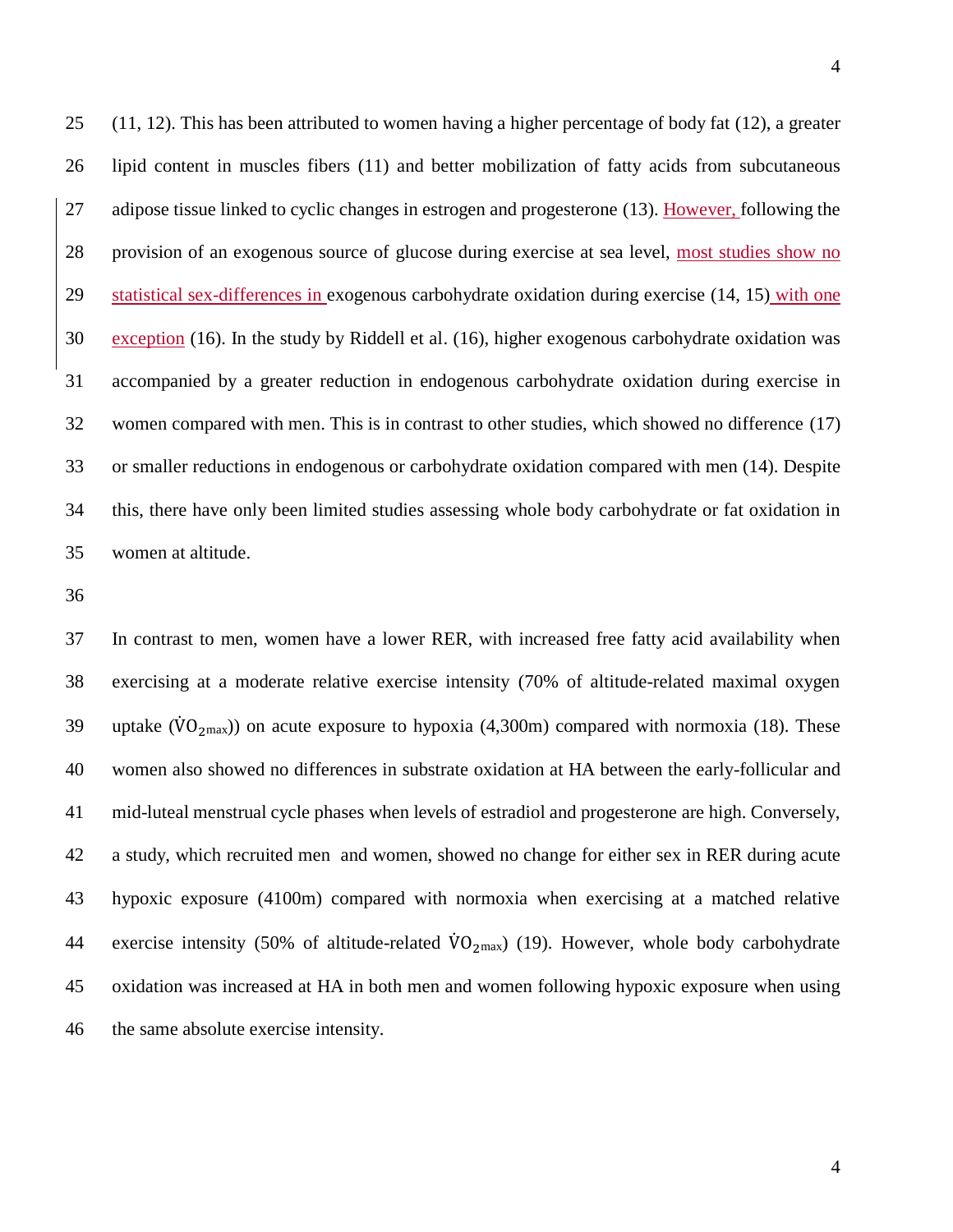Considering the potential differences in fuel use between women and men at sea level, and what has been documented for men at altitude, it is surprising that the fuel use responses to carbohydrate ingestion during exercise at acute hypoxia have yet to be established in women. Thus, the purpose 50 of the present study was to compare the effects of co-ingesting  $^{13}C$  glucose and  $^{13}C$  fructose during 120 minutes of moderate intensity cycling exercise on exogenous and endogenous fuel use during acute hypoxia (terrestrial high altitude) and normoxia (sea level) in women.

# **Methods**

# *Participants*

 Seven women from the British military were recruited for this study, providing 86% power to detect differences in the rate of exogenous carbohydrate oxidation, with an expected mean 58 difference of 0.2 g.min<sup>-1</sup> between high altitude and sea level, assuming a standard deviation of 0.17  $\frac{1}{2}$  g.min<sup>-1</sup> at an alpha of 0.05. However, only five completed the study due to attrition at points where 60 it was not possible to recruit additional participants. The five participants (age  $25 \pm 2$  years, body 61 mass 61.7  $\pm$  5.6 kg), were engaged in regular physical training (3-5 training days per week) and considered to be physically fit but not elite athletes. Participants provided written informed consent before the study, which was approved by the Ministry of Defence Research Ethics Committee (Protocol 412/13). This cohort of participants were part of a larger research project and the design of this study and the associated protocols have been described previously [\(10\)](#page-20-7).

# *Preliminary Testing*

Participants completed two maximal incremental cycle tests to volitional exhaustion to determine

- 69 their individual maximal workload ( $W_{max}$  [\(20\)](#page-22-0)) and  $\dot{V}O_{2max}$  on a bicycle affixed to a bicycle trainer
- (Compu Trainer® Pro Lab, Racer Mate, USA), calibrated according to the manufacturer's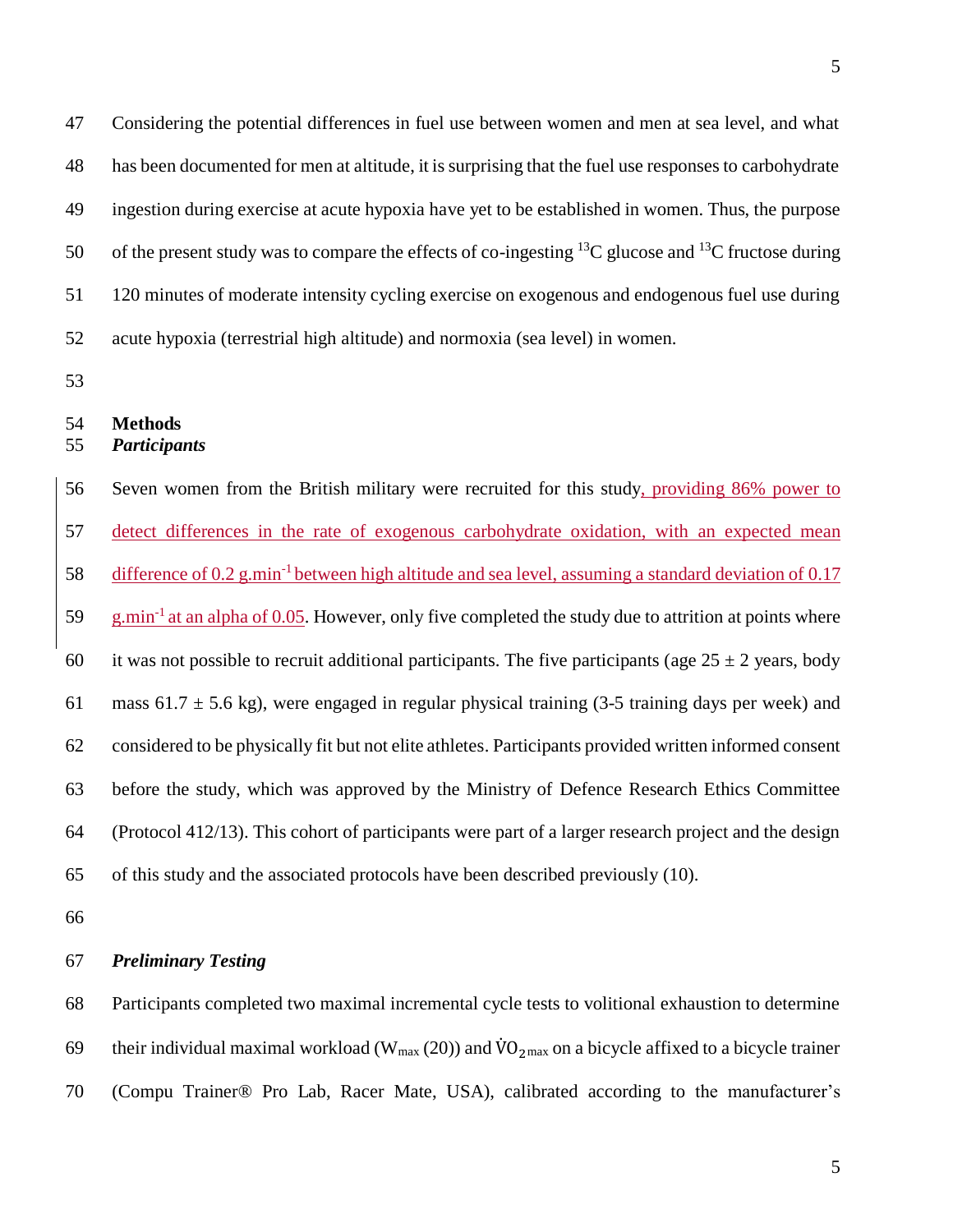71 instructions. The first test was performed at sea level (altitude ~113m) with the second test 72 performed a week later during acute exposure to normobaric hypoxia (FiO<sub>2</sub>  $\sim$ 13.4% (considering 73 water vapour partial pressure [\(21\)](#page-22-1) and daily fluctuations of barometric pressure) equivalent to 74 3375m (the reported altitude for the New Refuge Torino in the Italian Alps; PiO<sub>2</sub> 95.2 mmHg). 75 Oxygen uptake  $(\dot{V}O_2)$  and carbon dioxide production  $(\dot{V}CO_2)$  measurements were made 76 throughout using an online gas analysis system (Metalyser, Cortex, Germany), calibrated 77 following the manufacturer's instructions and were calculated using standard metabolic algorithms 78 [\(22\)](#page-22-2) using the Haldane transformation. FiO<sub>2</sub> and FiCO<sub>2</sub> were measured continuously, rather than 79 assuming constants, thus correcting for changes in ambient conditions. This is important in a 80 normobaric chamber where the  $FiO<sub>2</sub>$  is reduced to simulate a given altitude. At sea level and 81 normobaric hypoxia participants achieved W<sub>max</sub> values of 208.5  $\pm$  34.4 W and 190.9  $\pm$  31.3 W, and 82  $\text{VO}_{2\text{max}}$  values of  $44.7 \pm 7.1 \text{ ml} \cdot \text{kg}^{-1} \cdot \text{min}^{-1}$  and  $37.4 \pm 5.9 \text{ ml} \cdot \text{kg}^{-1} \cdot \text{min}^{-1}$ , respectively.

83

#### 84 *Design of the Study*

85 Following the assessment of  $W_{\text{max}}$ , participants completed two experimental cycling trials for 120 86 minutes at 55% W<sub>max</sub>, one at terrestrial HA (barometric pressure 506.7  $\pm$  1.4 mmHg, PiO<sub>2</sub>: 96.3  $\pm$ 87 0.3 mmHg (New Refuge Torino, Alps, Italy)), as described previously [\(10\)](#page-20-7) and another at sea level 88 seven weeks later. To control for menstrual cycle phases, the women were tested in either the 89 early-follicular or mid-luteal phase, which has no effect on fuel use at HA [\(18\)](#page-21-6). Each cycling test 90 involved the ingestion of 1.8 g.min<sup>-1</sup> of carbohydrate  $(1.2 \text{ g.min}^{-1}$  of glucose (D-glucose, Thornton 91 and Ross Ltd, Huddersfield, UK) and 0.6 g.min<sup>-1</sup> of fructose (D-fructose, Danisco, Oy, Oktka, 92 Finland) at regular intervals during exercise. Stock glucose (natural  $\delta^{13}C$  abundance = -32.58 ‰) 93 and fructose (natural  $\delta^{13}C$  abundance = -30.04 ‰), was enriched using 0.24g of U- $^{13}C_6$  D-glucose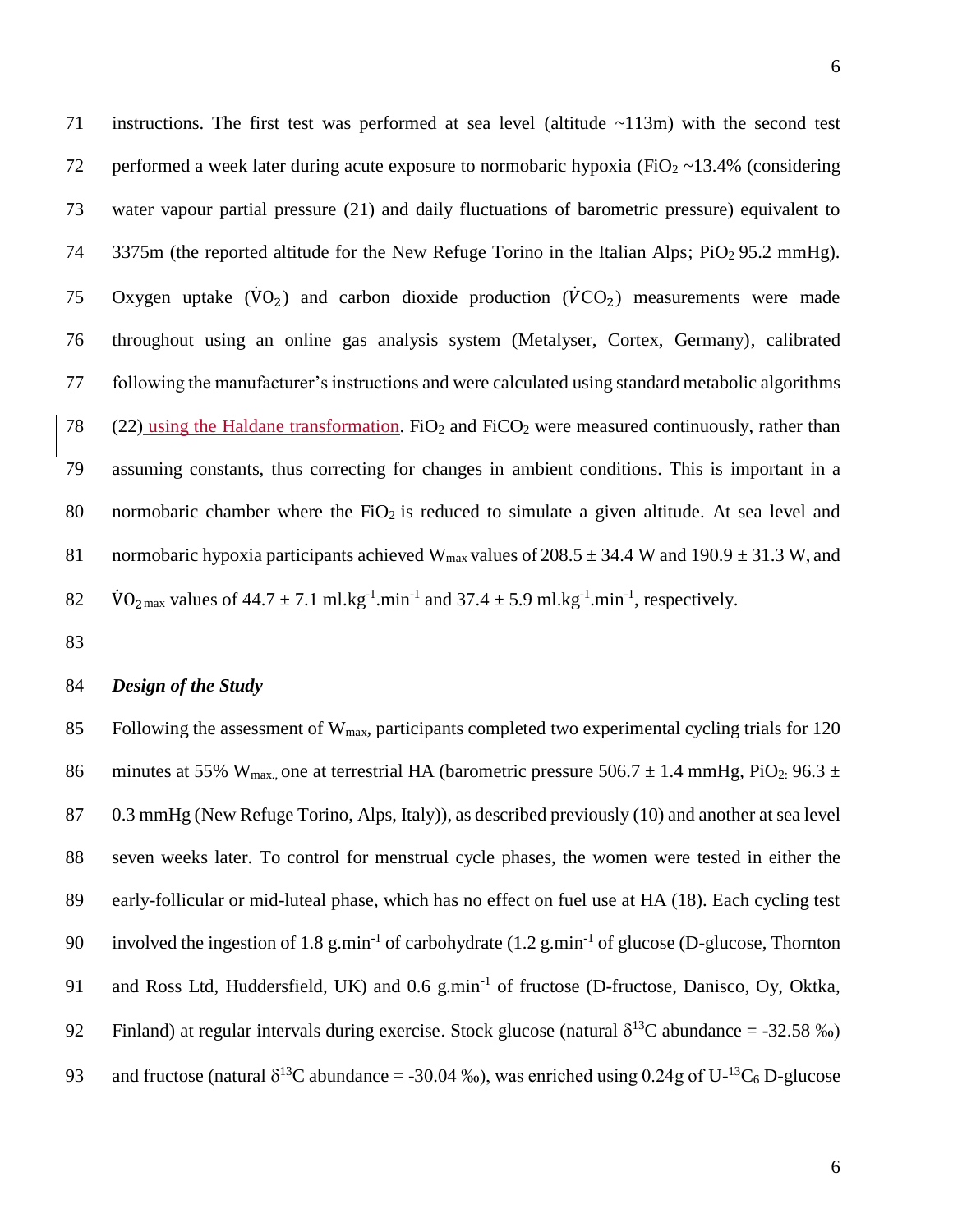94 (Cambridge Isotope Laboratories, Inc, Tewksbury, MA, USA), and  $0.12g$  of U- $^{13}C_6$  D-fructose 95 (Cambridge Isotope Laboratories, Inc), achieving a combined enrichment of  $\delta^{13}C = +115.88$  ‰. 96 All  $\delta^{13}$ C measurements are quoted with reference to the internationally accepted standard for 97 carbon isotope measurements, Vienna Pee Dee Belemnite (VPDB). The  $^{13}C$  abundance of stock 98 glucose and fructose and  $^{13}$ C enrichment of spiked glucose and fructose was determined using liquid chromatography coupled to isotope ratio mass spectrometry (LC-IRMS; Isoprime, Cheadle, UK), using L-Fucose as an isotopic internal standard as previously described [\(23\)](#page-22-3).

# *Diet and physical activity before testing*

 Participants recorded their food intake and activity patterns during the 72 hours before the first experimental trial and were instructed to repeat the same diet and activity pattern before the subsequent trial. Participants were required to refrain from any intense and/or prolonged physical activity, alcohol or caffeine consumption in the 36 hours before each experimental trial. In addition, they were asked to refrain from ingesting carbohydrates derived from plants which utilize 108 the C<sub>4</sub> photosynthetic cycle, in which there is higher natural abundance of <sup>13</sup>C (e.g. maize derived 109 sugars) for the duration of the study. This precaution ensured that background  ${}^{13}CO_2$  abundance was less likely to be perturbed from oxidation of endogenous and dietary substrate stores from naturally "enriched" C4 origin. A standardized evening meal was consumed 12 hours before each experimental trial (total 1443 kcal; 53% carbohydrate, 17% fat, 30% protein).

# *Experimental Trials*

115 Each experimental trial was performed at 19 to 21°C following an overnight fast. Participants repeated their trials at the same time of day, to avoid any influence of circadian variance. On arrival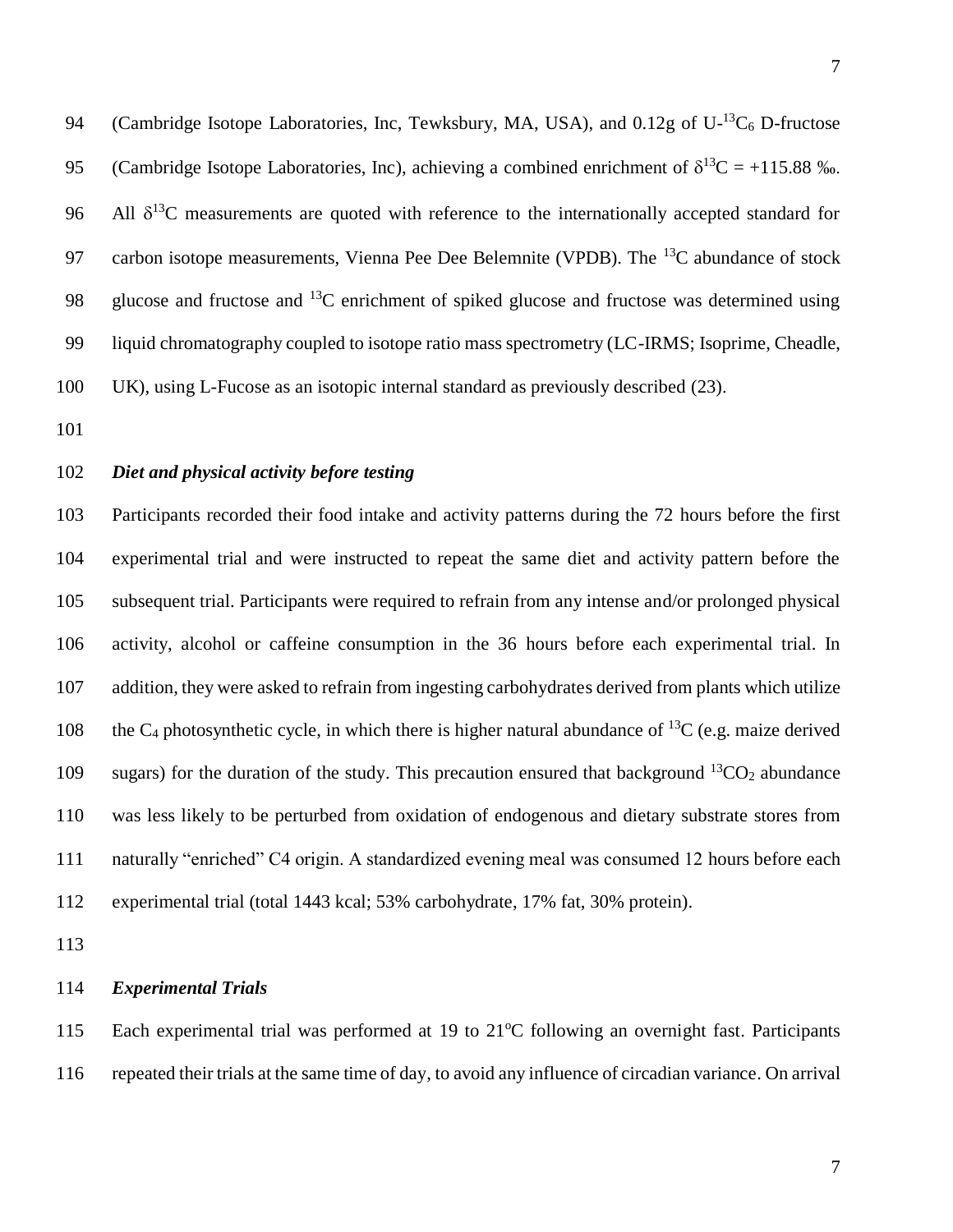117 a catheter (20 gauge Introcan Safety®, B. Braun Medical Ltd, Sheffield, UK) was inserted into an 118 antecubital vein for regular blood sampling. After 20 minutes of acute exposure to each 119 environmental condition, peripheral oxygen saturation  $(SpO<sub>2</sub>$  (Nellcor N-20, Covidien, Dublin, 120 Ireland) was measured and resting blood samples were drawn for the analysis of plasma glucose, 121 serum insulin, serum free fatty acids, plasma lactate, plasma metanephrine and normetanephrine 122 concentrations, as well as plasma  $^{13}$ C glucose enrichment.

123

124 Participants then rested for 10 minutes whereby  $\dot{V}O_2$  and  $\dot{V}CO_2$  measurements were made using 125 an online gas analysis system (Metalyser, Cortex, Germany). For the measurement of  ${}^{13}C/{}^{12}C$  in expired  $CO<sub>2</sub>$ , 12 ml samples of expired gas were collected in duplicate in Labco Exetainers<sup>®</sup> 126 127 (SerCon Ltd, Crewe, UK) via a mixing chamber (Jaeger, Germany).

128

129 After a 5 minute standardized warm up, which included the calibration of the bicycle trainer 130 (Compu Trainer Pro Lab, Racer Mate, USA), an initial bolus of the carbohydrate solution was 131 consumed (397ml). Participants then completed 120 minutes of cycling; 5 minutes at 40% W<sub>max</sub>, 132 5 minutes at 45% W<sub>max</sub>, 5 minutes at 50% W<sub>max</sub>, 105 minutes at 55% W<sub>max</sub>. These workloads were 133 calculated from participants' sea level and normobaric hypoxic W<sub>max</sub> for the sea level and HA 134 environments, respectively. Additional boluses (229ml) of the carbohydrate solution were 135 provided every 15 minutes throughout the 120 minute exercise period. Expired gas breath samples 136 were collected and measurements of  $\dot{V}O_2$  and  $\dot{V}CO_2$  were made every 15 minutes during exercise. 137 Samples of expired gas for  ${}^{13}CO_2$  analysis were collected during the final 60 seconds of each 138 collection period. Samples for the analysis of plasma glucose, serum insulin, serum free fatty acids 139 and plasma lactate were drawn every 15 minutes, those for plasma  $^{13}C$  glucose enrichment were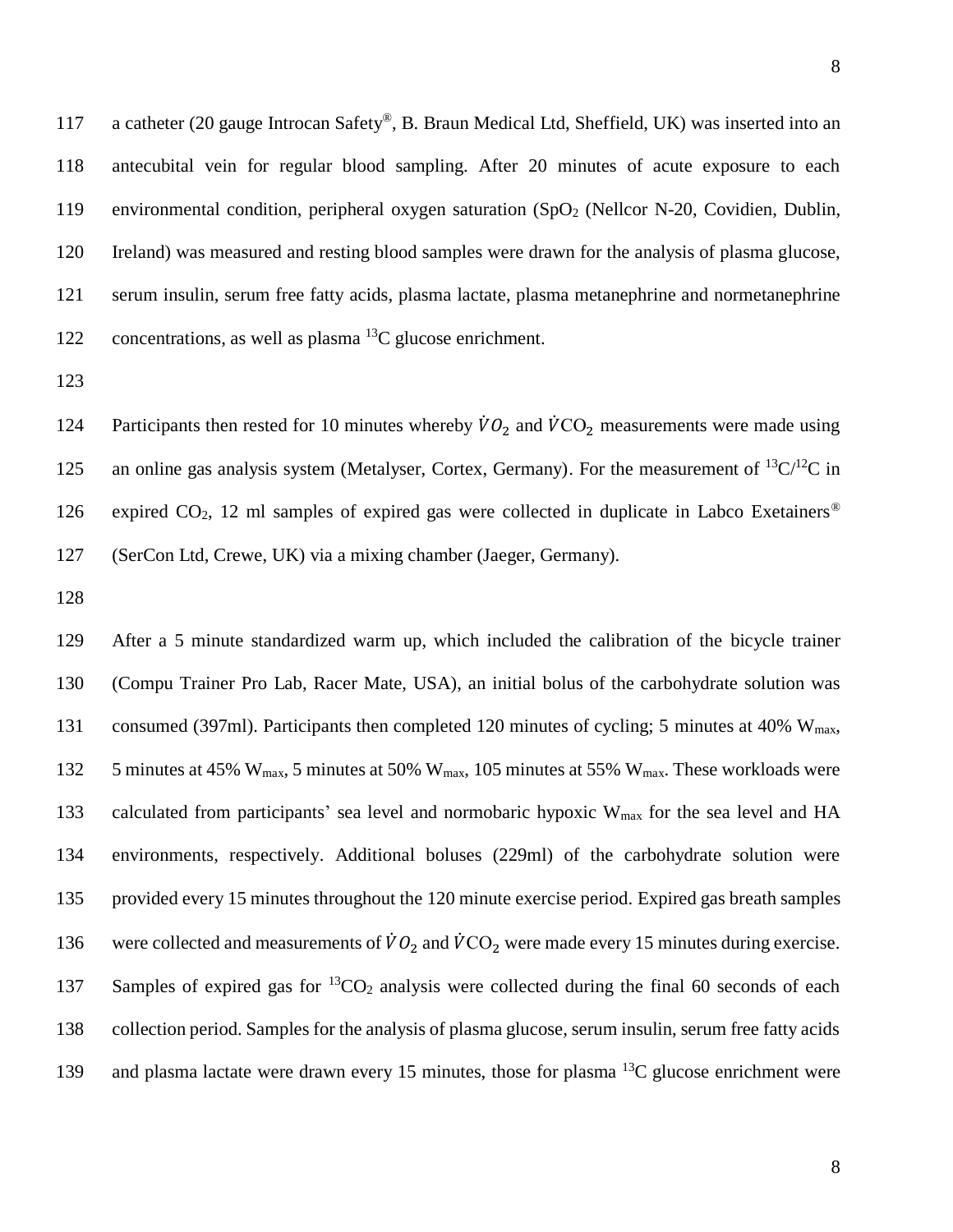drawn at 60, 90 and 120 minutes and those for plasma metanephrine and normetanephrine concentrations were drawn at 60 and 120 minutes. Heart rate, rating of perceived exertion (RPE) 142 and SpO<sub>2</sub> was measured every 15 minutes during cycling exercise.

# *Analyses*

145 Plasma and serum samples collected at HA were initially stored at -20°C until they were 146 transported back to the United Kingdom, where they were then stored at -80°C until analysis, as per the samples collected at sea level. All samples were analysed in accordance with the procedures described previously [\(10\)](#page-20-7).

150 The <sup>13</sup>C/<sup>12</sup>C ratio in expired CO<sub>2</sub> was determined using isotope ratio mass spectrometry (IRMS; 151 AP2003, GVI Instruments Ltd, Manchester, UK). The isotopic ratio  ${}^{13}C/{}^{12}C$  is derived against 152 laboratory CO<sub>2</sub> (itself calibrated against VPDB) from the ion beam area ratio measurements with 153 correction of the small contribution of <sup>12</sup>C<sup>16</sup>O<sup>17</sup>O at m/z 45; the Craig correction [\(24\)](#page-22-4). The <sup>13</sup>C<sup>/12</sup>C ratio in plasma glucose was determined using LC-IRMS as described previously [\(23\)](#page-22-3).

 Oxidation rates of total fat, total carbohydrate, endogenous carbohydrate (liver and muscle), plasma glucose and exogenous carbohydrate derived from glucose and fructose ingestion 158 combined, were calculated by indirect calorimetry  $(\dot{V}O_2)$  and  $\dot{V}CO_2$  and stable isotope 159 measurements  $(^{13}C/^{12}C$  ratio in expired CO<sub>2</sub> and plasma glucose), as detailed below.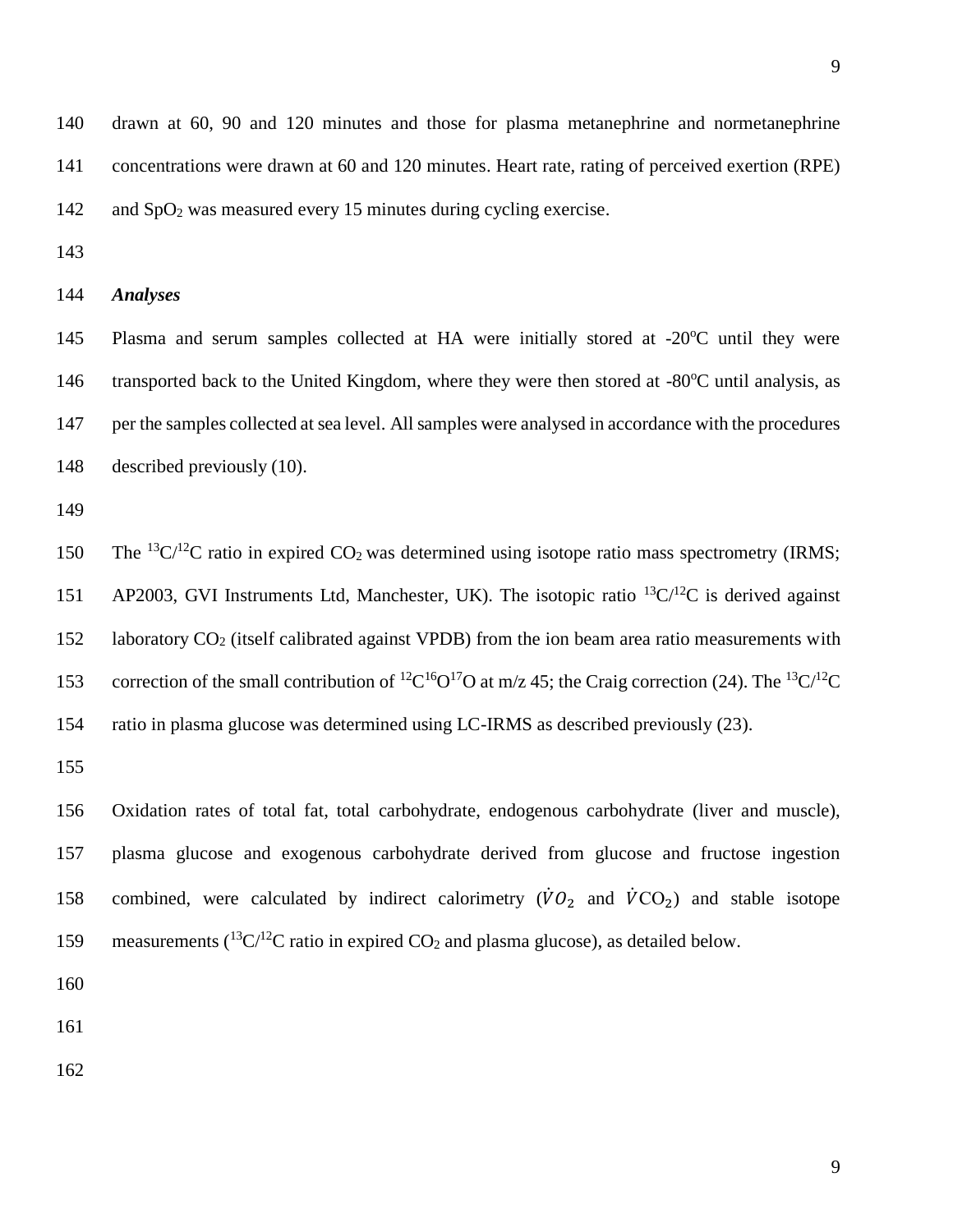163 *Calculations* 

164 Total CHO and fat oxidation (g⋅min<sup>-1</sup>) were computed from  $\dot{V}O_2$  (L⋅min<sup>-1</sup>) and  $\dot{V}CO_2$  (L⋅min<sup>-1</sup>) 165 using stoichiometric equations [\(25\)](#page-22-5), with the assumption that protein oxidation during exercise 166 was negligible.

167

168 The isotopic enrichment of the ingested glucose and fructose, (R<sub>exo</sub>), was expressed in standard 169  $\delta^{13}$ C units (‰) relative to VPDB [\(26\)](#page-22-6). Exogenous carbohydrate oxidation derived from the 170 combined ingestion of glucose and fructose  $(G_{\text{exo}})$ , grams) was computed by using equation 1 [\(27\)](#page-22-7). 171

172 Exogenous Carbohydrate Oxidation (g·min<sup>-1</sup>) = 
$$
\dot{V}
$$
CO<sub>2</sub> [(R<sub>exp</sub> - R<sub>ref</sub>)/(R<sub>exo</sub> - R<sub>ref</sub>)] /k (1)

173

174 where  $\dot{V}CO_2$  is in litres per minute,  $R_{exp}$  is the measured isotopic composition in expired CO<sub>2</sub>,  $R_{ref}$ 175 is the isotopic composition of expired  $CO_2$  at rest before exercise and carbohydrate ingestion,  $R_{\text{exo}}$ 176 is the measured isotopic composition of the exogenous glucose and fructose ingested, and *k*  177 (0.7426 l⋅g<sup>-1</sup>) is the rate adjusted value for the complete oxidation of glucose [\(28\)](#page-22-8). The use of R<sub>ref</sub> 178 from expired  $CO_2$  at rest is typical of studies in this area of research [\(9,](#page-20-6) [29\)](#page-23-0) as the high <sup>13</sup>C-179 enrichment of exogenous glucose and fructose provides a strong signal in expired  $CO<sub>2</sub>$ . This 180 cancels the confounding effects of relatively small fluctuations in background enrichment of 181 expired CO<sup>2</sup> seen from rest to exercise following a Western European diet [\(30\)](#page-23-1) on the calculation 182 of exogenous carbohydrate oxidation. Endogenous carbohydrate oxidation was calculated by 183 subtracting exogenous carbohydrate oxidation from total carbohydrate oxidation.

184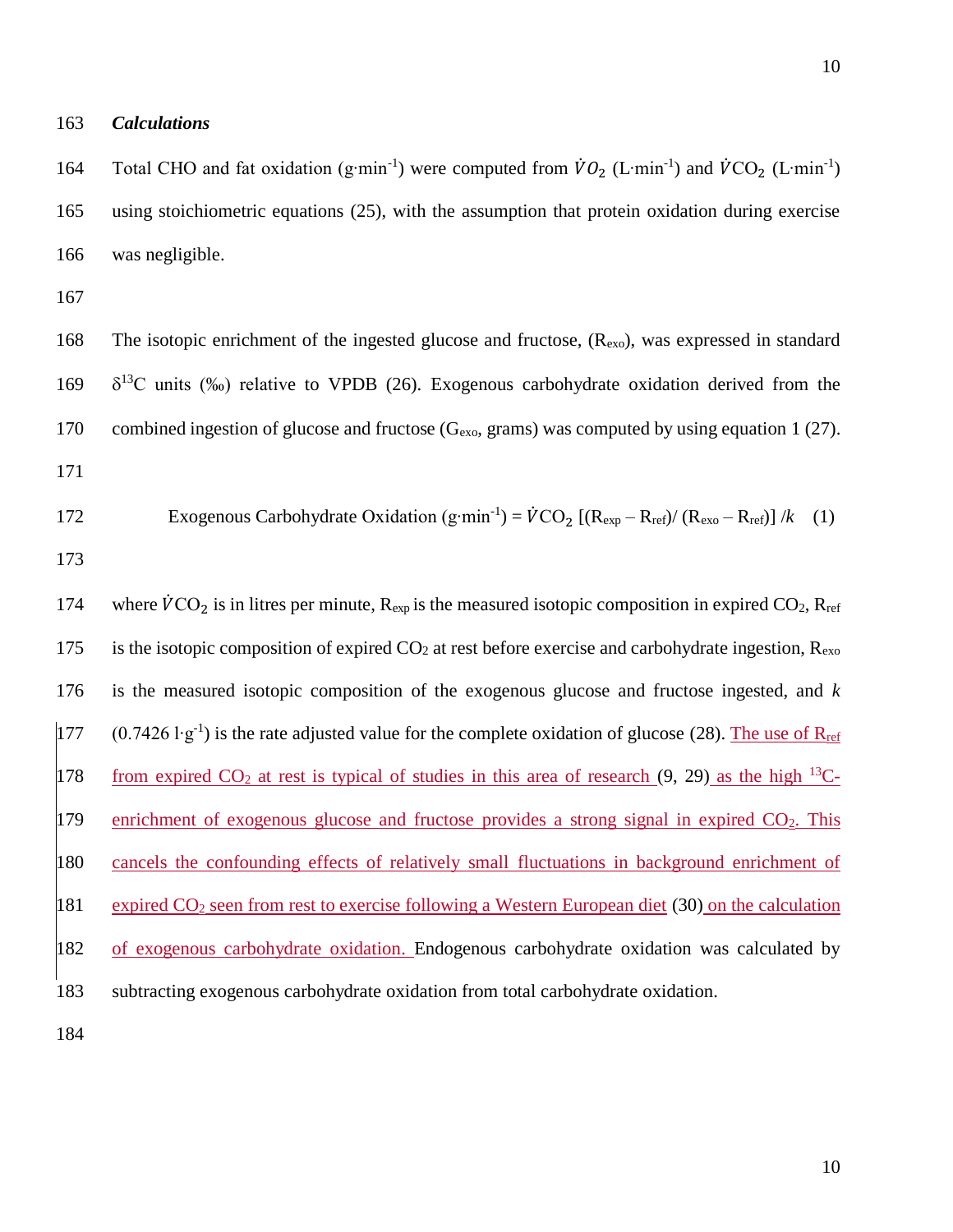185 Computations were made on the assumption that, in response to exercise,  $^{13}C$  is not irreversibly lost in pools of tricarboxylic acid cycle intermediates and/or bicarbonate, and that lactate produced from either glucose or fructose is either oxidized in muscle or recycled through gluconeogenesis to be used subsequently by complete oxidation. Essentially exogenous carbohydrate oxidation is 189 calculated irrespective of the pathway that finally produces  ${}^{13}CO_2$  that can be measured. The 190 calculations are based on the assumption that  ${}^{13}CO_2$  recovery in expired gases was complete or almost complete during exercise [\(31\)](#page-23-2). Such computation has been shown to underestimate exogenous carbohydrate oxidation rates at the beginning of exercise because of the delay between  $13CO<sub>2</sub>$  production in tissues and expired  $13CO<sub>2</sub>$  at the mouth [\(32\)](#page-23-3). Based on this, exogenous carbohydrate oxidation rates are presented from 60 minutes onwards during the exercise period, where it is expected that there would be isotopic equilibrium in the tissues and at the mouth. 

197 Using the isotopic compositions of plasma glucose  $(R_{\text{glu}})$  the oxidation rate of plasma glucose was computed at 60, 90 and 120 minutes during exercise (equation 2 [\(33\)](#page-23-4)).

200 Plasma glucose oxidation (g·min<sup>-1</sup>) = 
$$
\dot{V}
$$
CO<sub>2</sub> [(R<sub>exp</sub> - R<sub>ref</sub>)/(R<sub>glu</sub> - R<sub>ref</sub>)] /k (2)

202 The oxidation rate of muscle glycogen  $(g·min^{-1})$ , either directly or through the lactate shuttle [\(34\)](#page-23-5), was calculated by subtracting plasma glucose oxidation from total carbohydrate oxidation. Finally, the amount of glucose released from the liver was estimated as the difference between plasma glucose and exogenous carbohydrate oxidation [\(33\)](#page-23-4).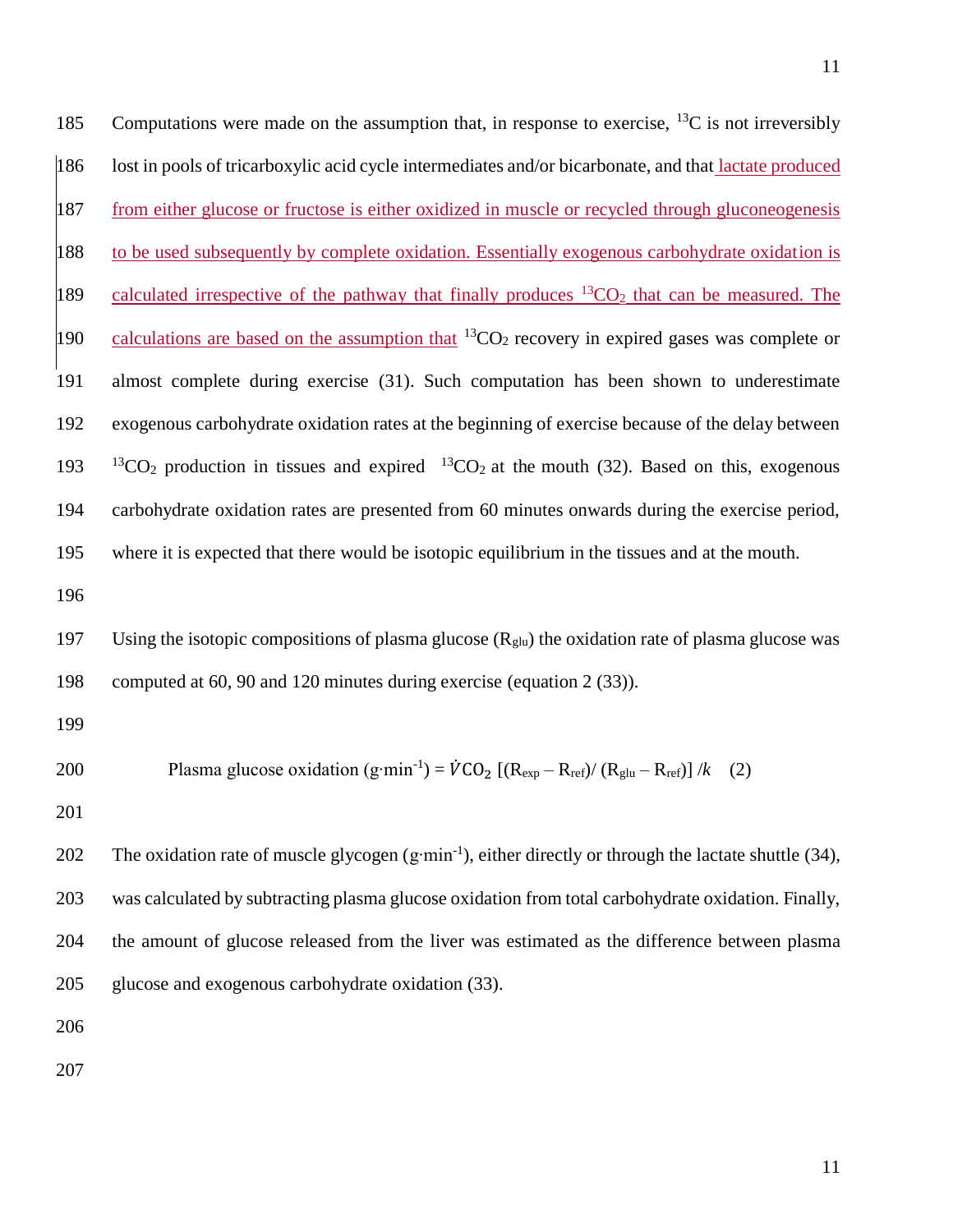#### *Statistical Analysis*

 GraphPad Prism version 6.00 for Windows (GraphPad Software, La Jolla California USA) was used for graph creation. Data were normally distributed (Shapiro-Wilk) and are presented as mean  $211 \pm SD$ . Two-way repeated measures ANOVA was used to compare differences in fuel use and blood related variables over time and between conditions. Post-hoc analysis was performed for any significant effects using paired samples t-tests. Paired t-tests were also used to compare mean 214 differences in relative and absolute fuel use, as well as heart rate,  $SpO<sub>2</sub>$  and RPE between conditions. This was supported where appropriate with 95% confidence intervals. Data were evaluated using SPSS for Windows version 22 (Chicago, USA) with statistical significance 217 determined as  $P < 0.05$ . Due to participant attrition potentially affecting the power of the study, we have placed greater emphasis on effect sizes (ES) in the interpretation of these data. Cohen's *d*  effect sizes were calculated, and interpreted using a threshold scale, where 0-0.2 was considered to be a trivial effect, 0.2-0.6 a small effect, 0.6-1.2 a moderate effect, 1.2-2.0 a large effect, and  $>2.0$  a very large effect [\(35\)](#page-23-6).

**Results**

#### **Total Carbohydrate and Fat Oxidation**

 There was a *small*, but non-significant difference in total energy expenditure for 2 hours of 226 continuous cycling between HA and sea level conditions  $(1154.0 \pm 170.5 \text{ kcal vs. } 1245.3 \pm 160.5 \text{ m})$  kcal, ES=0.54; P=0.114). *Large* and *moderate* effect sizes indicated lower absolute carbohydrate oxidation at HA compared with sea level during the first hour, second hour and for the entire 2 hours of continuous cycling, though non-significant (table 1). *Small* non-significant effects were observed for the relative contribution of carbohydrate to the total energy yield during the second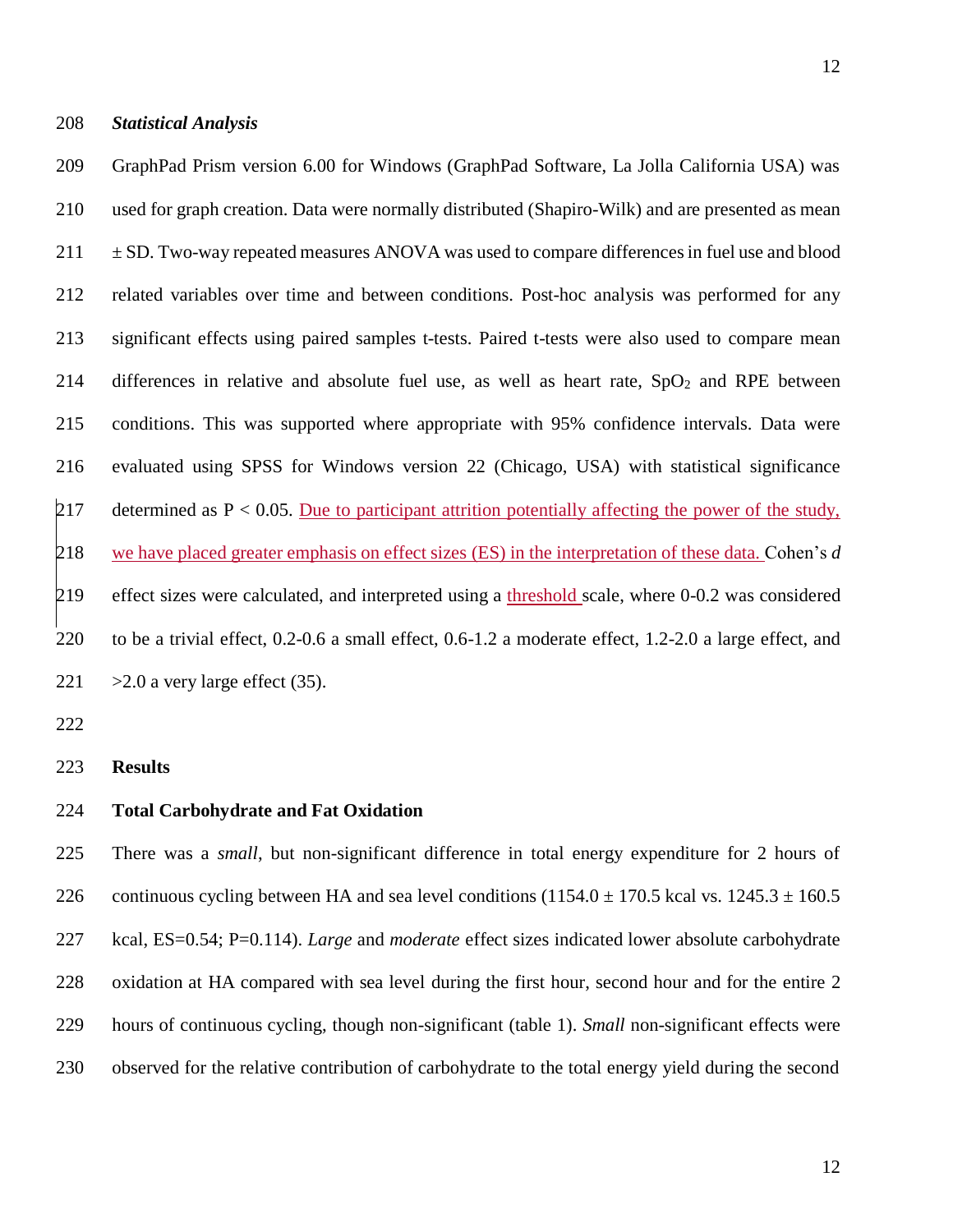231 hour of exercise when comparing HA and sea level trials  $(50.2 \pm 10.2\% \text{ vs. } 54.9 \pm 6.3\% \text{ , } ES=0.46$ ; P=0.34). Alternatively, only *small* and *trivial* effect sizes for absolute fat oxidation were observed during the exercise periods (table 1). *Small* non-significant effects were also observed for the relative contribution of fat oxidation to the total energy yield during the second hour of exercise 235 when comparing HA and sea level trials  $(49.8 \pm 10.2\% \text{ vs. } 45.08 \pm 6.3\% \cdot \text{ ES} = 0.46; P = 0.34)$ , figure 1.

### **Exogenous and Endogenous Carbohydrate oxidation.**

 Exogenous carbohydrate oxidation rates were *moderately* lower at HA compared with sea level, 240 during the second hour of continuous cycling, being significant at 60 (ES=0.99, P=0.003), 90 (ES=1.19, P=0.017) and 120 minutes (ES=0.99, P=0.024), figure 2a. A *small* effect was observed for the relative contribution of exogenous carbohydrate oxidation to the total energy yield between 243 HA and sea level, which approached significance  $(32.6 \pm 6.1\% \text{ vs. } 36.0 \pm 6.1\% \text{ , } ES=0.56,$  P=0.059), figure 1. Further, absolute exogenous carbohydrate oxidation during the second hour of exercise, was *moderately* and significantly lower at HA compared with sea level (table 2). There was a *moderate* but non-significant effect towards lower absolute endogenous carbohydrate oxidation at HA compared with sea level for the second hour of exercise (table 2). Furthermore, the relative contribution of endogenous carbohydrate oxidation to the total energy yield was *trivial* 249 and non-significant between HA (17.6  $\pm$  13.2%) and sea level (19.0  $\pm$  9.8%, ES=0.1, P=0.725).

### **Oxidation of plasma glucose, liver glucose and muscle glycogen**

252 A lower rate of plasma glucose oxidation was seen at HA compared with sea level during the second hour of exercise, with *moderate* (60 minutes, ES=1.07) and *large* (90 minutes, ES=1.61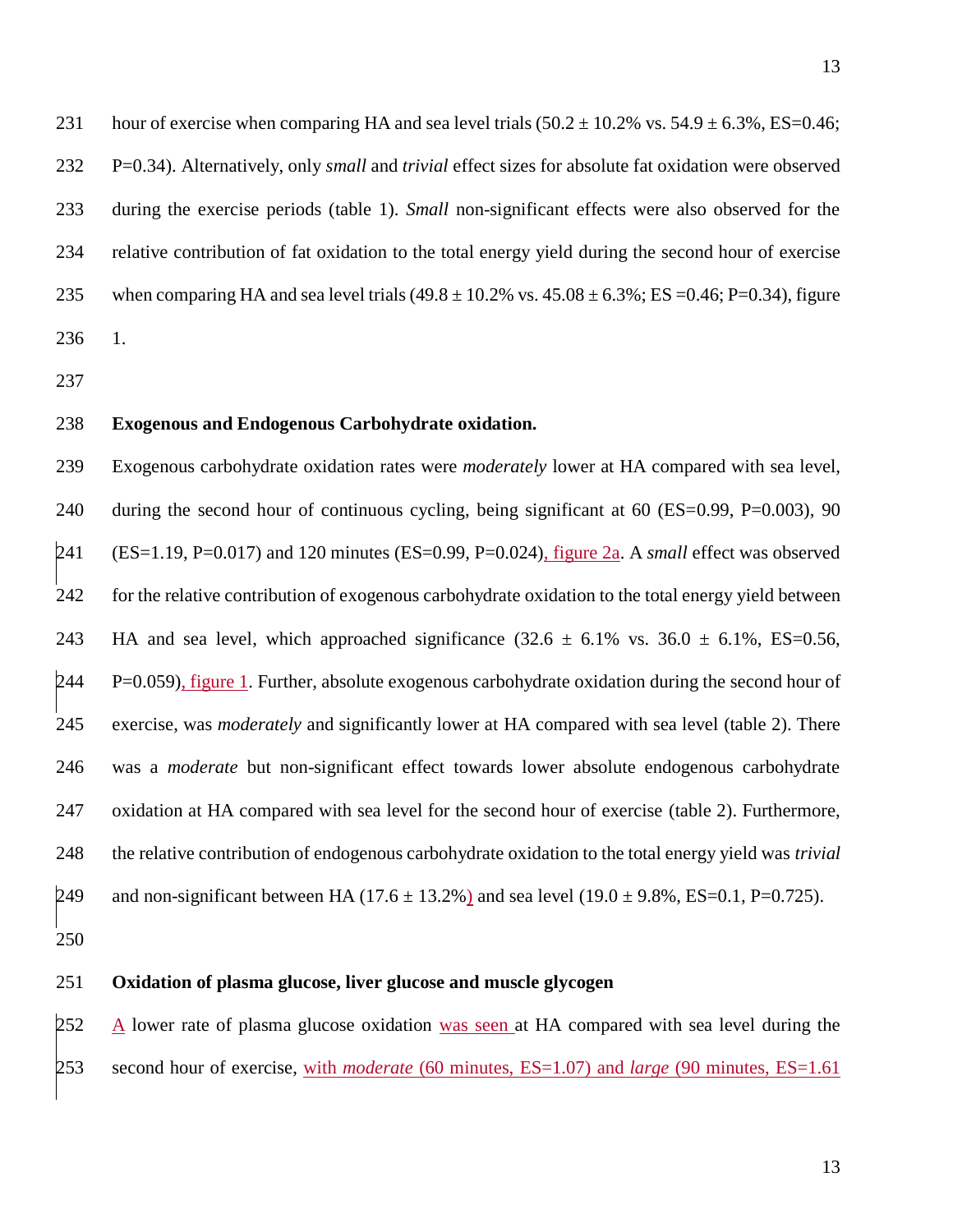254 and 120 minutes,  $ES=1.33$ ) but non-significant effects (P=0.113), figure 2b. In addition, the absolute contribution of plasma glucose to the total energy yield was *moderately* and significantly 256 lower at HA compared with sea level (table 2). The rate of liver glucose oxidation produced non- significant (P=0.471) *moderate* (60 minutes, ES=0.75), *trivial* (90 minutes, ES=0.12) and *small* effects (120 minutes, ES=0.36) between conditions, figure 2c. Further, *trivial* and non-significant 259 effects were observed for both the relative (HA:  $3.2 \pm 1.2\%$  vs. sea level:  $3.1 \pm 0.8\%$ , ES=0.09, P=0.635, figure 1) and absolute contributions of liver glucose (table 2) to the total energy yield between conditions during the second hour of exercise. The rate of muscle glycogen oxidation produced non-significant *moderate* (60 minutes, ES=0.92, P=0.085) and *trivial* effects (90 minutes, ES=0.04, P=0.841 and 120 minutes, ES=0.15, P=0.708) between conditions, figure 2d. *Trivial* non-significant effect was observed for the relative contribution of muscle glycogen to the 265 total energy yield for the second hour of exercise when comparing HA and sea level (14.4  $\pm$  12.2%) 266 vs.  $15.8 \pm 9.3\%$ , ES=0.11, P=0.934), figure 1. Furthermore, the absolute contributions of muscle glycogen showed a *small* non-significant effect between conditions (table 2).

### **Blood Biochemistry**

 Plasma glucose concentrations were *moderately* higher at HA compared with sea level at 90 and 120 minutes (ES=0.74 and 0.87), with the condition and time interaction approaching significance (P=0.072), figure 3a. *Moderate* to *large effect* sizes indicate higher plasma lactate concentrations during exercise at HA compared with sea level (ES=0.86), but failed to reach statistical significance (P=0.324), figure 3b. There were mainly *small* and non-significant effects for serum insulin responses during exercise between conditions, which approached significance (ES<0.60, P=0.07), figure 3c. Serum free fatty acid concentrations were *moderately* higher during the initial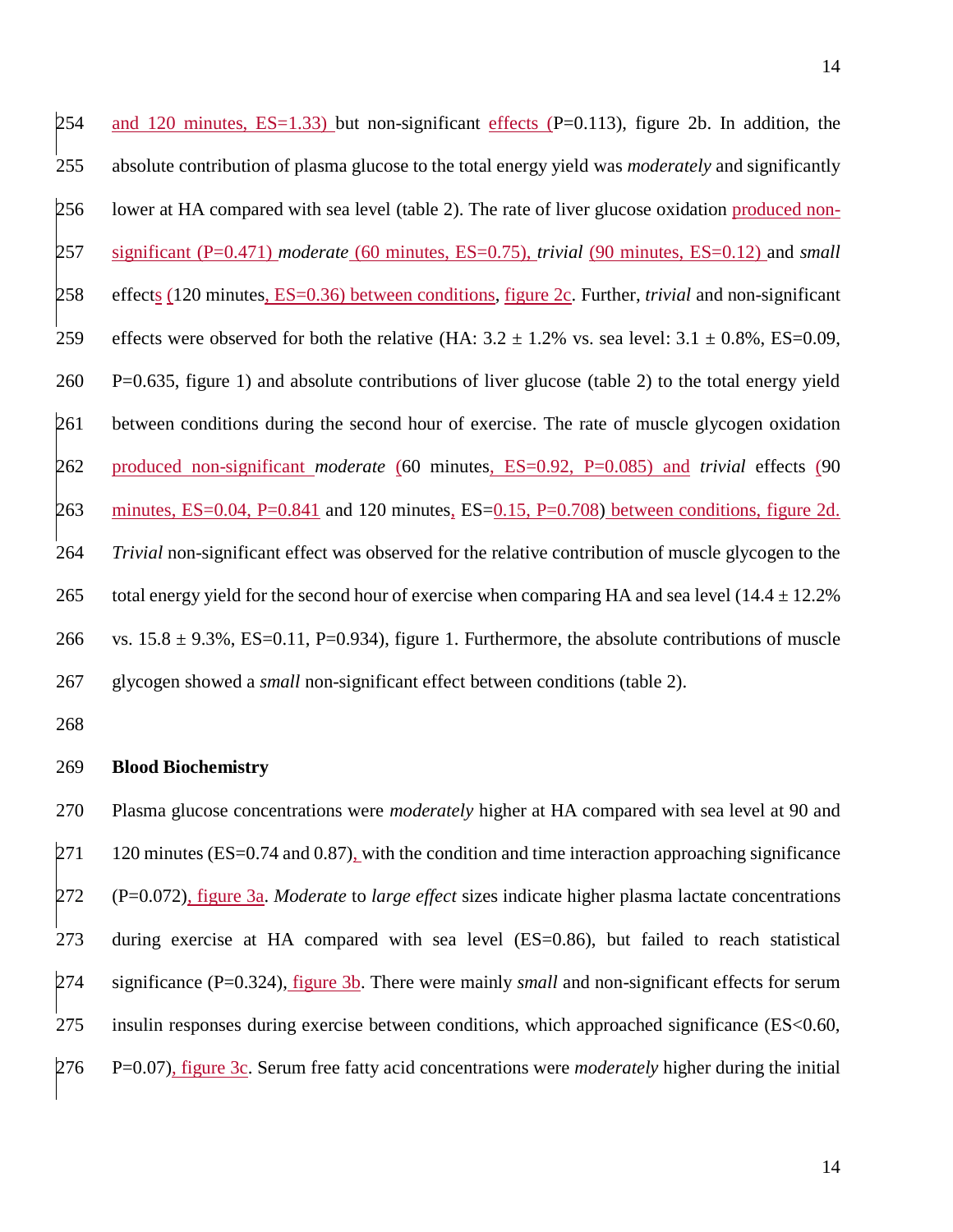277 30 minutes of exercise at HA compared with sea level (ES>0.69), but there was a non-significant condition and time interaction (P=0.469), figure 3d. Metanephrine concentration was *moderately*  higher at HA compared with sea level at 60 minutes (ES=094) and *largely* higher at 120 minutes (ES= 1.40), however, these differences only approached significance (P>0.075), figure 3e. A *very large* effect for normetanephrine concentration was observed, being significantly higher at HA 282 compared with sea level at both 60 (ES=  $2.02$ , P=0.009,) and 120 minutes (ES=2.36, P=0.006), figure 3f. 

# **Heart Rate, Rating of Perceived Exertion and SpO<sup>2</sup>**

286 Table 3 shows heart rate, RPE and  $SpO<sub>2</sub>$  at HA and sea level during the 2 hours of cycling, as well as during the initial and last hour of cycling.

### **Discussion**

 This study, to our knowledge, is the first to compare exogenous and endogenous (liver and muscle) 292 carbohydrate oxidation, as well as fat oxidation during matched relative intensity (55%  $W_{\text{max}}$ ) cycling at terrestrial HA and sea level in women. Exogenous carbohydrate oxidation supplied as glucose and fructose made a significant contribution to the total energy yield in both conditions during the second hour of exercise. However, the primary findings are that exogenous carbohydrate oxidation was reduced in acute hypoxia compared with normoxia in these women 297 leading to lower absolute whole body carbohydrate oxidation at HA. The latter was not associated with alterations in the use of endogenous glycogen stores.

300 The suppressed rate of exogenous carbohydrate oxidation at HA  $(0.86 \text{ g.min}^{-1})$  compared with sea

 $\beta$ 01 level (1.03 g.min<sup>-1</sup>) is supported by literature in men when the relative [\(10\)](#page-20-7) and absolute [\(29\)](#page-23-0)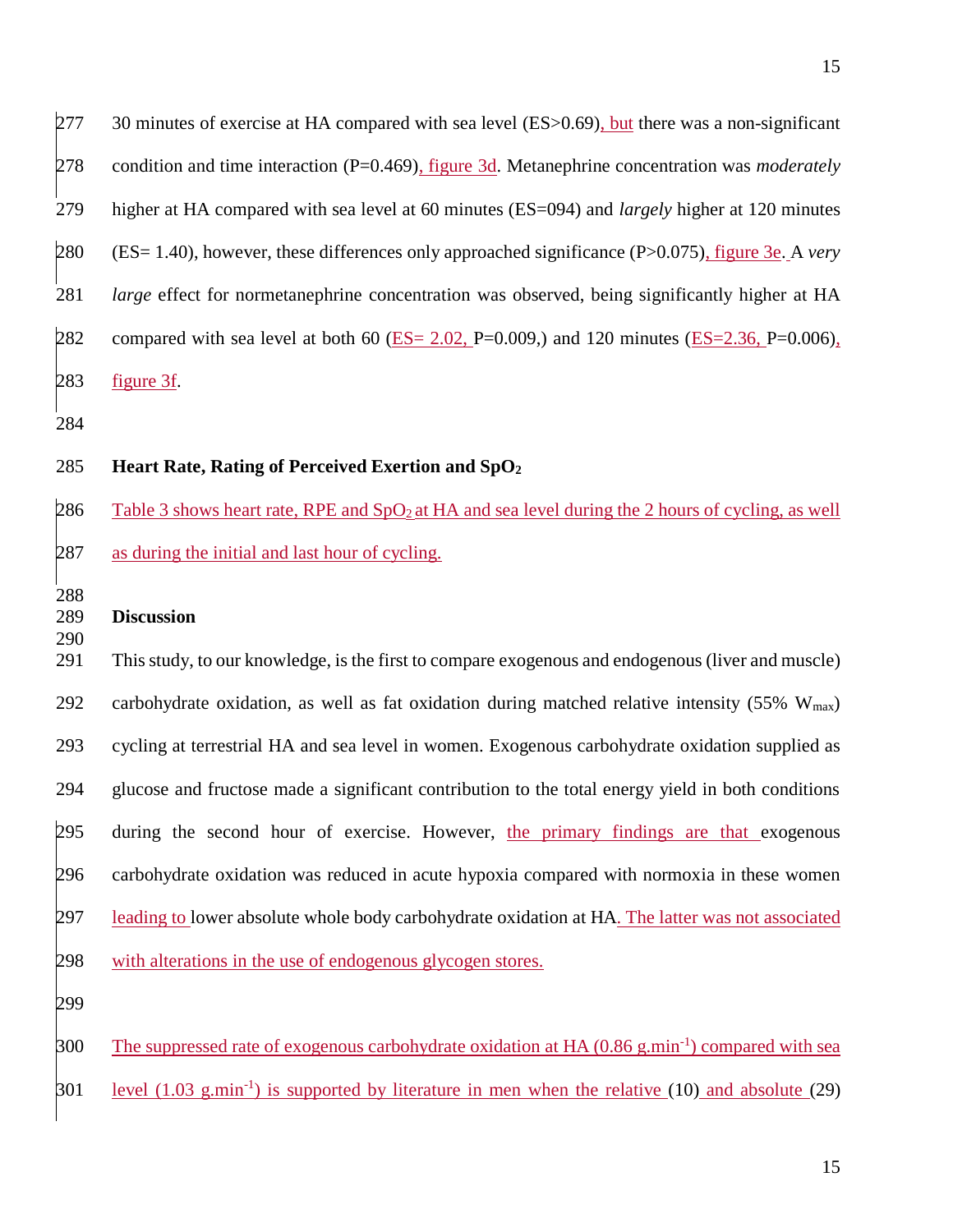exercise intensity was matched. Our previous study in men produced similar rates of exogenous 303 carbohydrate oxidation at HA  $(0.92 \text{ g.min}^{-1})$  [\(10\)](#page-20-7). In contrast to our earlier work in men (10), the differences in the rates of exogenous carbohydrate oxidation in these women was large enough for the relative and absolute contributions to the total energy yield to demonstrate the same pattern of response, being lower at acute hypoxia compared with sea level. These differences in the absolute and relative exogenous carbohydrate responses between men and women who took part in an identical study remains to be explained. Young et al. [\(29\)](#page-23-0) reported suppressed exogenous glucose oxidation in men, *albeit* when the absolute exercise intensity was matched between HA (0.19  $310 \text{ g,min}^{-1}$  and sea level  $(0.38 \text{ g,min}^{-1})$ . However, their rates were lower compared with the present study, which in part may be due to the lower workload, as well as the different mode of exercise compared with the present study (walking vs. cycling). Further, their study is limited as the  $\beta$ 13 glucose-fructose beverage was only enriched with <sup>13</sup>C- glucose, hence their data is likely underestimated as based solely on exogenous glucose oxidation, not including any fructose contribution. In contrast, Peronnet et al. [\(9\)](#page-20-6) showed no differences in exogenous glucose oxidation following glucose ingestion  $(1.75 \text{ g.min}^{-1})$  when matching both the relative and absolute exercise intensity between HA and sea level. In comparison the rates of exogenous carbohydrate oxidation 318 were also lower at both HA (0.43 g.min<sup>-1</sup>) and sea level (relative: 0.54 g.min<sup>-1</sup>, absolute: 0.50 319 g.min<sup>-1</sup>) compared with the present study. The greater availability of carbohydrate in the present study is due to the likely higher overall carbohydrate absorption rates [\(36\)](#page-23-7), due to glucose and fructose's distinctly different intestinal transport mechanisms. 

 Acute hypoxic exposure is associated with reduced insulin sensitivity in both men [\(37\)](#page-23-8) and women [\(38\)](#page-24-0) due to increased catecholamine's and cortisol levels. However, overall the hyperglycemia in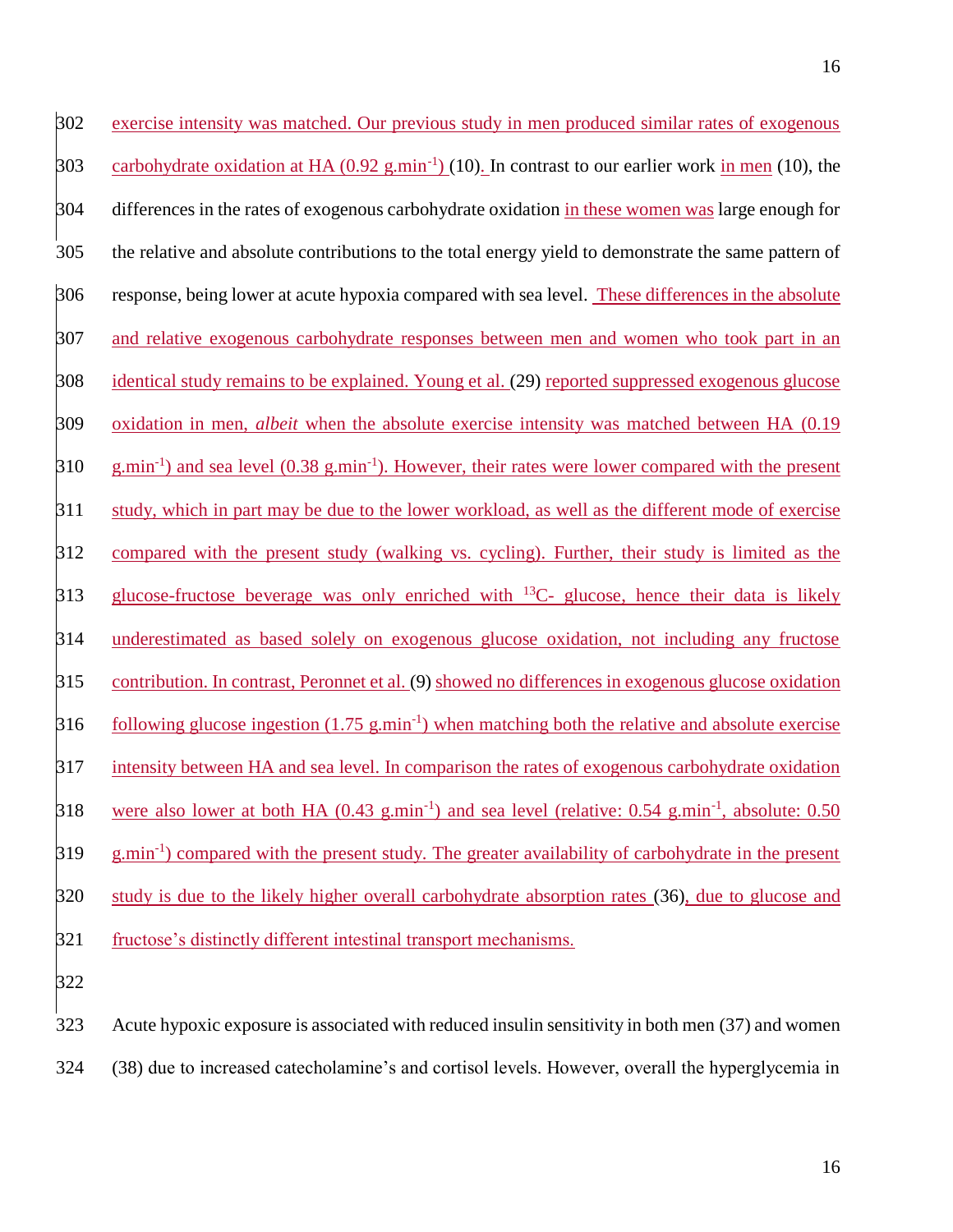both conditions was similar, which is in contrast to studies that have reported elevated plasma glucose concentrations following carbohydrate ingestion during acute hypoxia compared with sea level [\(9,](#page-20-6) [29\)](#page-23-0). Furthermore, the plasma glucose concentrations in the present study, stimulated insulin to similar concentrations, despite at least *moderately* higher metanephrine and normetanephrine concentrations at HA. Therefore, the present study does not support the idea of insulin resistance being a plausible explanation for the reduced exogenous carbohydrate oxidation during exercise on acute exposure to HA.

333 The absolute whole body carbohydrate oxidation was reduced in women at HA compared with sea level. These data are consistent with the previous literature in men [\(9,](#page-20-6) [10\)](#page-20-7), following glucose- fructose or glucose ingestion during matched relative exercise intensity. When comparing these data with our previous research in men [\(10\)](#page-20-7), the reduction in whole body carbohydrate oxidation during 2 hours of exercise at HA is less (~40g vs. ~129g). This may be explained by the lower 338 absolute cycling intensity for the women (105.0  $\pm$  17.2 watts) compared with the men (114.9  $\pm$  9.7 watts), with a lower total energy expenditure (~1154 kcal vs. ~1347 kcal). However, preferential use of fat as a fuel source by women may also be an explanation.

341 A small difference of 7% in total energy expenditure between HA and sea level is due to the lower absolute workload at HA (105.0  $\pm$  17.2 vs. 114.7  $\pm$  18.9 watts). This will have only marginally contributed to the lower absolute oxidation of whole body carbohydrate at HA and is unlikely to be the full explanation as the magnitude of difference (~24%) far outweighs any difference in total energy expenditure. The primary explanation is that reduced exogenous carbohydrate oxidation 346 makes the most significantly contribution towards the lower whole body carbohydrate oxidation during the second hour of exercise at HA.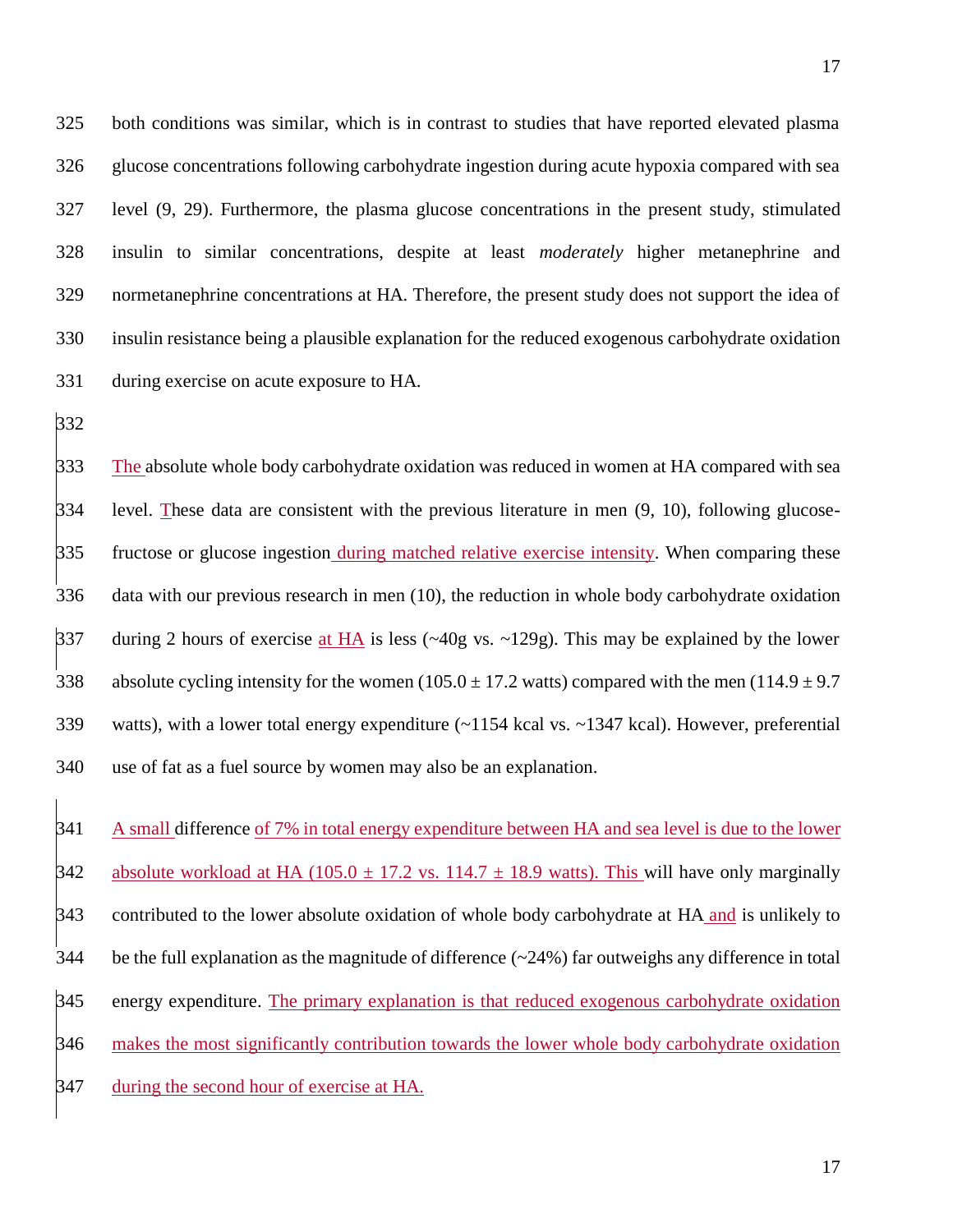In contrast to the literature in men [\(10,](#page-20-7) [39\)](#page-24-1), absolute and relative fat oxidation did not significantly increase during exercise at HA compared with sea level. These data are supported by the similar free fatty acid concentrations, suggesting the rate of utilization is comparable despite the higher normetanephrine and metanephrine concentrations. The fact that fat oxidation was not significantly affected by acute exposure to HA in these women, may be due to their higher fat oxidation at sea level (baseline effect) compared with men. This has been ascribed to women having a greater proportion of body fat [\(12\)](#page-21-0), a greater lipid content in muscles fibers [\(11\)](#page-20-8), a higher percentage of type 1 muscle fibers [\(40\)](#page-24-2) and better mobilization of fatty acids from subcutaneous adipose tissue linked to cyclic changes in estrogen and progesterone [\(13\)](#page-21-1). However, it is interesting to note that the magnitude of fat oxidation in women at HA, was very similar compared with our previous study in men (50% vs. 51%), as was the use of pre-existing muscle glycogen (17% vs. 16%), exogenous carbohydrate oxidation (32% vs. 30%) and glucose release from the liver (3%). 360 This suggests that women and men fuel exercise at HA in a very similar fashion following the ingestion of glucose-fructose.

 The sample size in the present study is smaller than originally intended, due to participant attrition. 364 Post-hoc power analysis revealed that the rate of exogenous carbohydrate oxidation provided a power of 57%, 71% and 57% for 60, 90 and 120 minutes of cycling, respectively, using the mean difference and associated standard deviation at each time point and an alpha level of 0.05. Therefore, this study is slightly underpower compared with the accepted 80% and should be interpreted in this context.

 In conclusion, acute exposure to hypoxia reduced the exogenous oxidation of glucose and fructose compared with normoxia during 2 hours of cycling at the same relative exercise intensity. This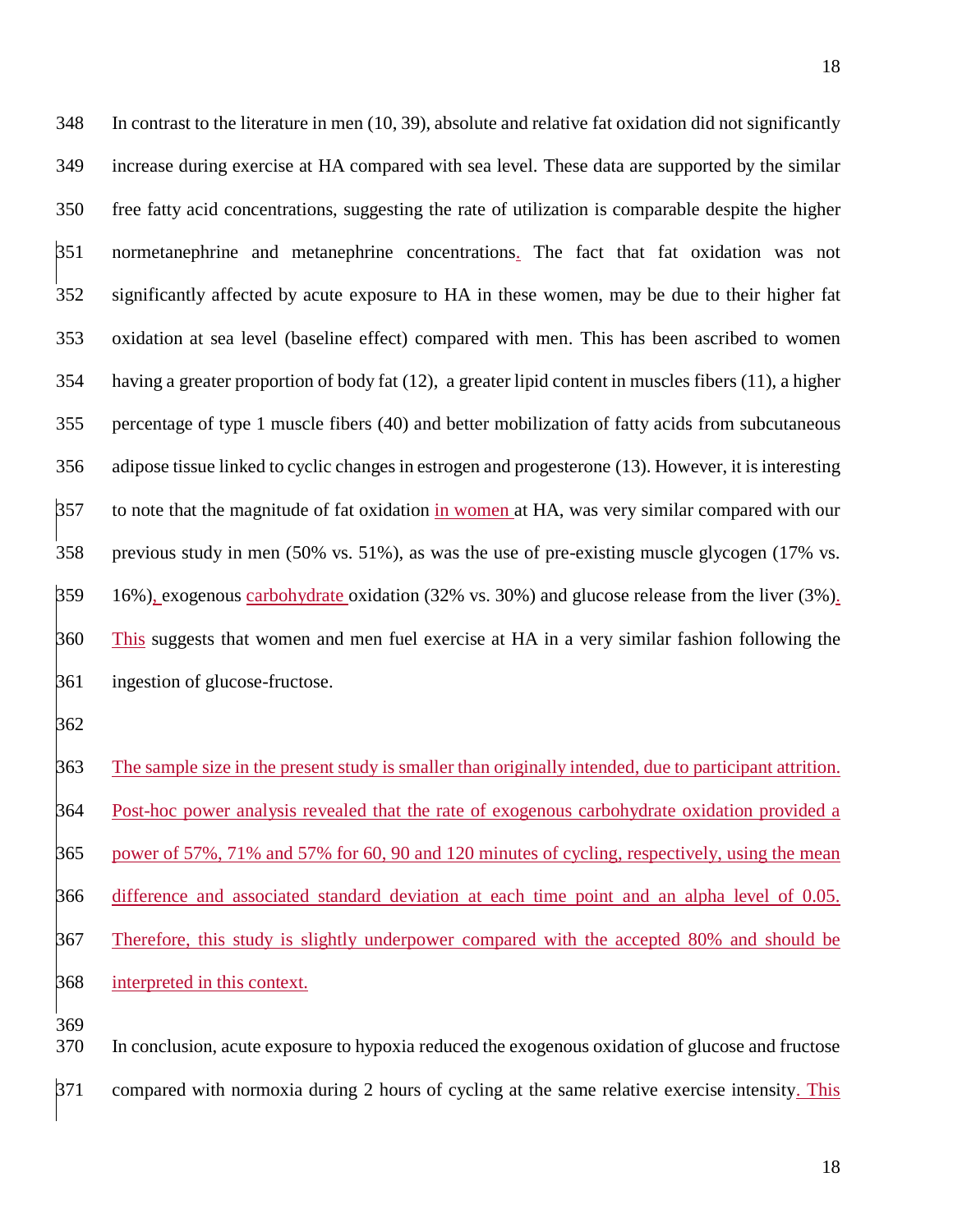may have practical implications, as the conventional carbohydrate ingestion recommendations alter fuel use compared with normoxia. Thus, further research is required to identify an optimal dose for women on acute HA exposure, as well as establishing the mechanism for reduced exogenous carbohydrate oxidation.

### **Acknowledgements**

 The authors would like to thank all the participants for their time and effort, as well as Leeds Beckett University for funding this research. We give a special thanks to the extended research 380 team that assisted with data collection, as well as Sandra Small for help with breath <sup>13</sup>C CO<sub>2</sub> 381 analysis and Eleanor McKay for help with  $^{13}C$  glucose analysis. The authors declared that the results of this study are presented clearly, honestly, and without fabrication, falsification, or inappropriate data manipulation. The results of the present study do not constitute endorsement by ACSM.

### **Conflict of Interest**

The authors report no conflict of interest.

```
389 References
```
<span id="page-19-0"></span> 1. Hochachka PW, Stanley C, Matheson GO, McKenzie DC, Allen PS, Parkhouse WS. Metabolic and work efficiencies during exercise in Andean natives. J Appl Physiol (1985). 1991;70(4):1720-30.

<span id="page-19-1"></span> 2. Griffiths A, Shannon OM, Matu J, King R, Deighton K, O'Hara JP. The effects of environmental hypoxia on substrate utilisation during exercise: a meta-analysis. J Int Soc Sports Nutr. 2019;16(1):10. Epub 2019/03/01.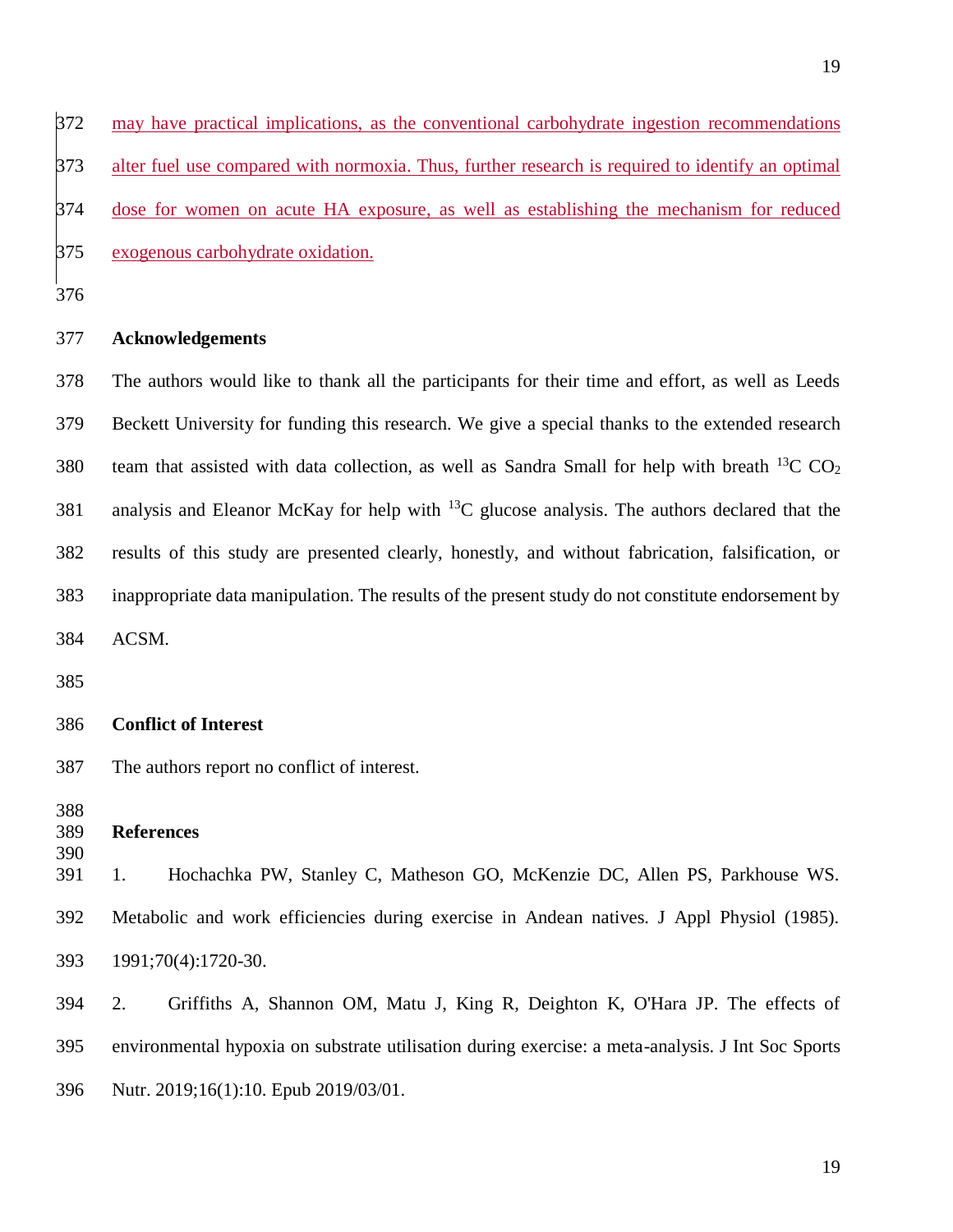<span id="page-20-0"></span> 3. Brooks GA, Butterfield GE, Wolfe RR, et al. Increased dependence on blood glucose after acclimatization to 4,300 m. J Appl Physiol (1985). 1991;70(2):919-27.

<span id="page-20-1"></span> 4. Roberts AC, Reeves JT, Butterfield GE, et al. Altitude and beta-blockade augment glucose utilization during submaximal exercise. J Appl Physiol (1985). 1996;80(2):605-15.

<span id="page-20-2"></span> 5. Katayama K, Goto K, Ishida K, Ogita F. Substrate utilization during exercise and recovery at moderate altitude. Metabolism. 2010;59(7):959-66.

<span id="page-20-3"></span> 6. Friedmann B, Bauer T, Menold E, Bartsch P. Exercise with the intensity of the individual anaerobic threshold in acute hypoxia. Med Sci Sports Exerc. 2004;36(10):1737-42.

<span id="page-20-4"></span> 7. Young AJ, Evans WJ, Cymerman A, Pandolf KB, Knapik JJ, Maher JT. Sparing effect of chronic high-altitude exposure on muscle glycogen utilization. Journal of applied physiology: respiratory, environmental and exercise physiology. 1982;52(4):857-62.

<span id="page-20-5"></span> 8. Bouissou P, Guezennec CY, Defer G, Pesquies P. Oxygen consumption, lactate accumulation, and sympathetic response during prolonged exercise under hypoxia. Int J Sports Med. 1987;8(4):266-9. Epub 1987/08/01.

<span id="page-20-6"></span> 9. Peronnet F, Massicotte D, Folch N, et al. Substrate utilization during prolonged exercise with ingestion of (13)C-glucose in acute hypobaric hypoxia (4,300 m). Eur J Appl Physiol. 2006;97(5):527-34.

<span id="page-20-7"></span> 10. O'Hara JP, Woods DR, Mellor A, et al. A comparison of substrate oxidation during prolonged exercise in men at terrestrial altitude and normobaric normoxia following the coingestion of 13C glucose and 13C fructose. Physiological reports. 2017;5(1).

<span id="page-20-8"></span> 11. Tarnopolsky MA. Gender differences in substrate metabolism during endurance exercise. Canadian journal of applied physiology = Revue canadienne de physiologie appliquee. 2000;25(4):312-27.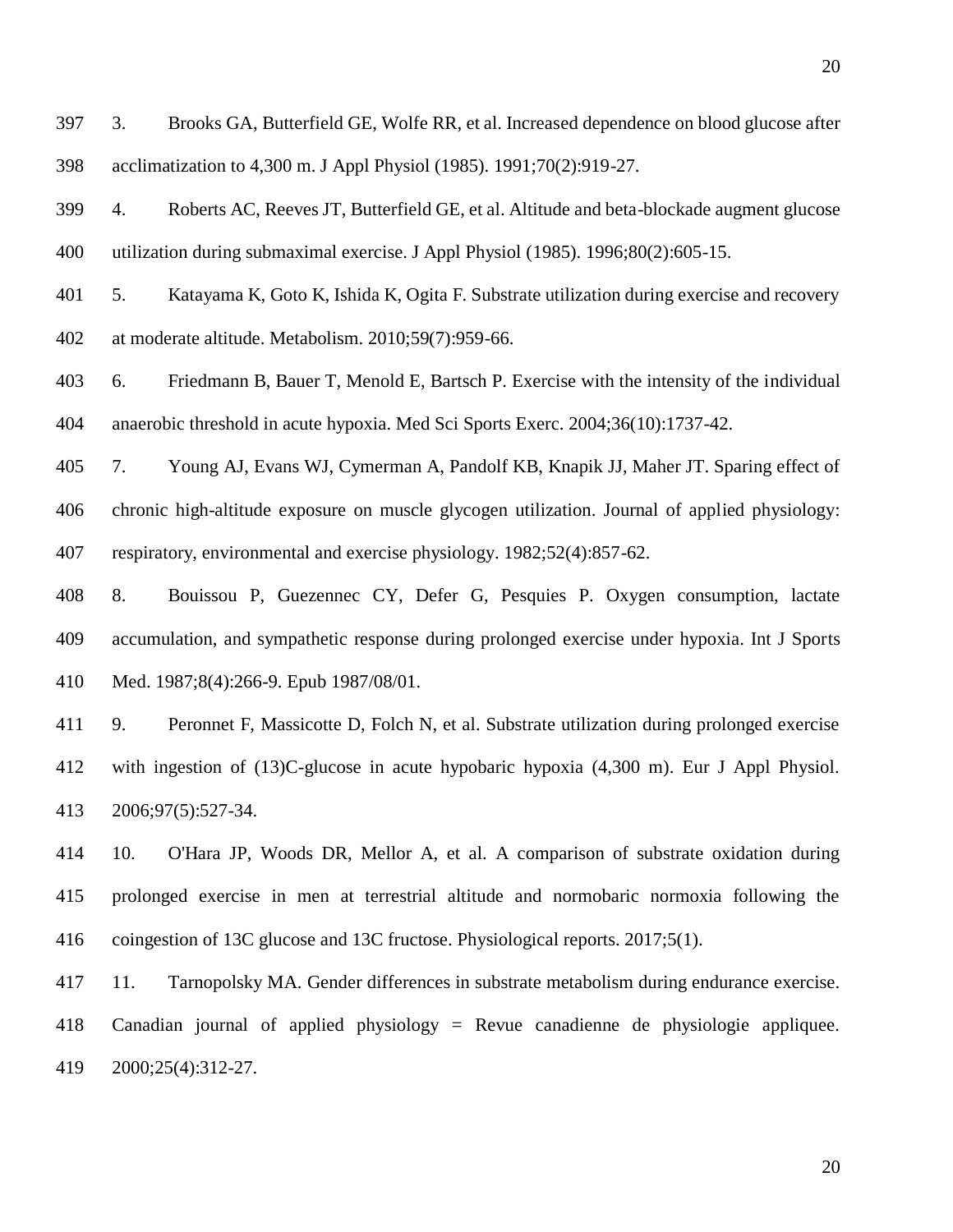<span id="page-21-0"></span> 12. Knechtle B, Muller G, Willmann F, Kotteck K, Eser P, Knecht H. Fat oxidation in men and women endurance athletes in running and cycling. Int J Sports Med. 2004;25(1):38-44. Epub 2004/01/30. doi: 10.1055/s-2003-45232.

<span id="page-21-1"></span> 13. Frontera WR, Suh D, Krivickas LS, Hughes VA, Goldstein R, Roubenoff R. Skeletal muscle fiber quality in older men and women. American journal of physiology Cell physiology. 2000;279(3):C611-8.

<span id="page-21-2"></span> 14. Tremblay J, Peronnet F, Massicotte D, Lavoie C. Carbohydrate supplementation and sex differences in fuel selection during exercise. Med Sci Sports Exerc. 2010;42(7):1314-23.

<span id="page-21-3"></span> 15. M'Kaouar H, Peronnet F, Massicotte D, Lavoie C. Gender difference in the metabolic response to prolonged exercise with [13C]glucose ingestion. Eur J Appl Physiol. 2004;92(4- 5):462-9.

<span id="page-21-4"></span> 16. Riddell MC, Partington SL, Stupka N, Armstrong D, Rennie C, Tarnopolsky MA. Substrate utilization during exercise performed with and without glucose ingestion in female and male endurance trained athletes. Int J Sport Nutr Exerc Metab. 2003;13(4):407-21.

<span id="page-21-5"></span> 17. Wallis GA, Dawson R, Achten J, Webber J, Jeukendrup AE. Metabolic response to carbohydrate ingestion during exercise in males and females. Am J Physiol Endocrinol Metab. 2006;290(4):E708-15.

<span id="page-21-6"></span> 18. Beidleman BA, Rock PB, Muza SR, et al. Substrate oxidation is altered in women during exercise upon acute altitude exposure. Med Sci Sports Exerc. 2002;34(3):430-7.

<span id="page-21-7"></span> 19. Lundby C, Van Hall G. Substrate utilization in sea level residents during exercise in acute hypoxia and after 4 weeks of acclimatization to 4100 m. Acta physiologica Scandinavica. 2002;176(3):195-201.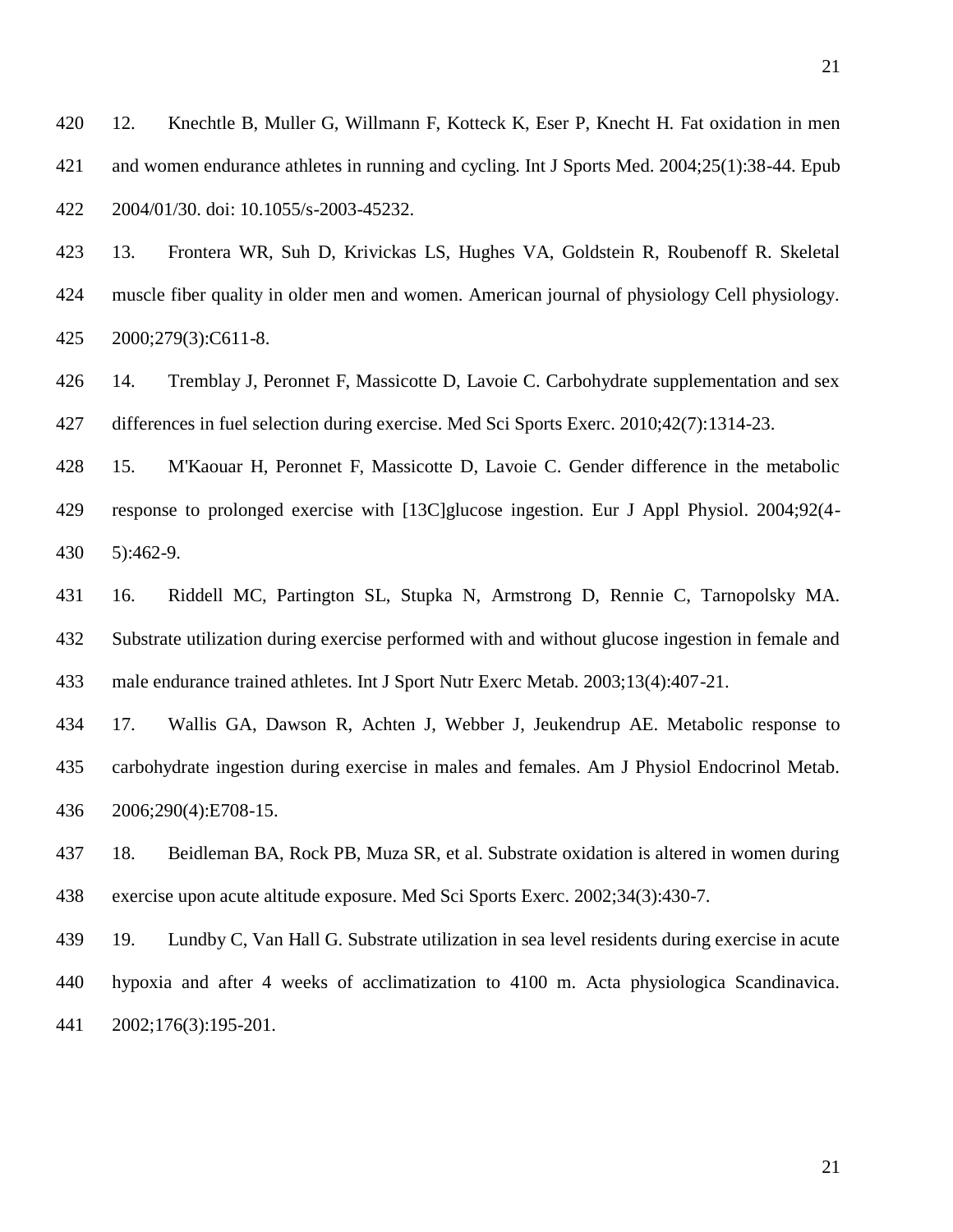<span id="page-22-0"></span> 20. Kuipers H, Keizer HA, Brouns F, Saris WH. Carbohydrate feeding and glycogen synthesis during exercise in man. Pflugers Arch. 1987;410(6):652-6.

<span id="page-22-1"></span> 21. Conkin J. PH2O and simulated hypobaric hypoxia. Aviation, space, and environmental medicine. 2011;82(12):1157-8.

<span id="page-22-2"></span>22. Wasserman K, Hansen J, Sue D, Casaburi R, Whipp B. Principles of exercise testing and

 interpretation: including pathophysiology and clinical applications. 3rd ed. Philadelphia: Lippincott Williams & Wilkins; 1999. p64-68

<span id="page-22-3"></span>23. Morrison DJ, O'Hara JP, King RF, Preston T. Quantitation of plasma 13C-galactose and

13C-glucose during exercise by liquid chromatography/isotope ratio mass spectrometry. Rapid

Commun Mass Spectrom. 2011;25(17):2484-8.

<span id="page-22-4"></span> 24. Craig H. Isotopic standards for carbon and oxygen and correction factors for mass- spectrometric analysis of carbon dioxide. Geochimica et Cosmochimica Acta. 1957;12(1-2):133- 49.

<span id="page-22-5"></span> 25. Peronnet F, Massicotte D. Table of nonprotein respiratory quotient: an update. Can J Sport Sci. 1991;16(1):23-9.

<span id="page-22-6"></span> 26. Craig H. The geochemistry of the stable carbon isotopes. Geochim Cosmochim Acta. 1953;3:53-92.

<span id="page-22-7"></span> 27. Mosora F, Lacroix M, Luyckx A, et al. Glucose oxidation in relation to the size of the oral glucose loading dose. Metabolism. 1981;30(12):1143-9.

<span id="page-22-8"></span>461 28. Peronnet F, Massicotte D, Brisson G, Hillaire-Marcel C. Use of  $^{13}C$  substrates for metabolic studies in exercise: methodological considerations. J Appl Physiol. 1990;69(3):1047- 52.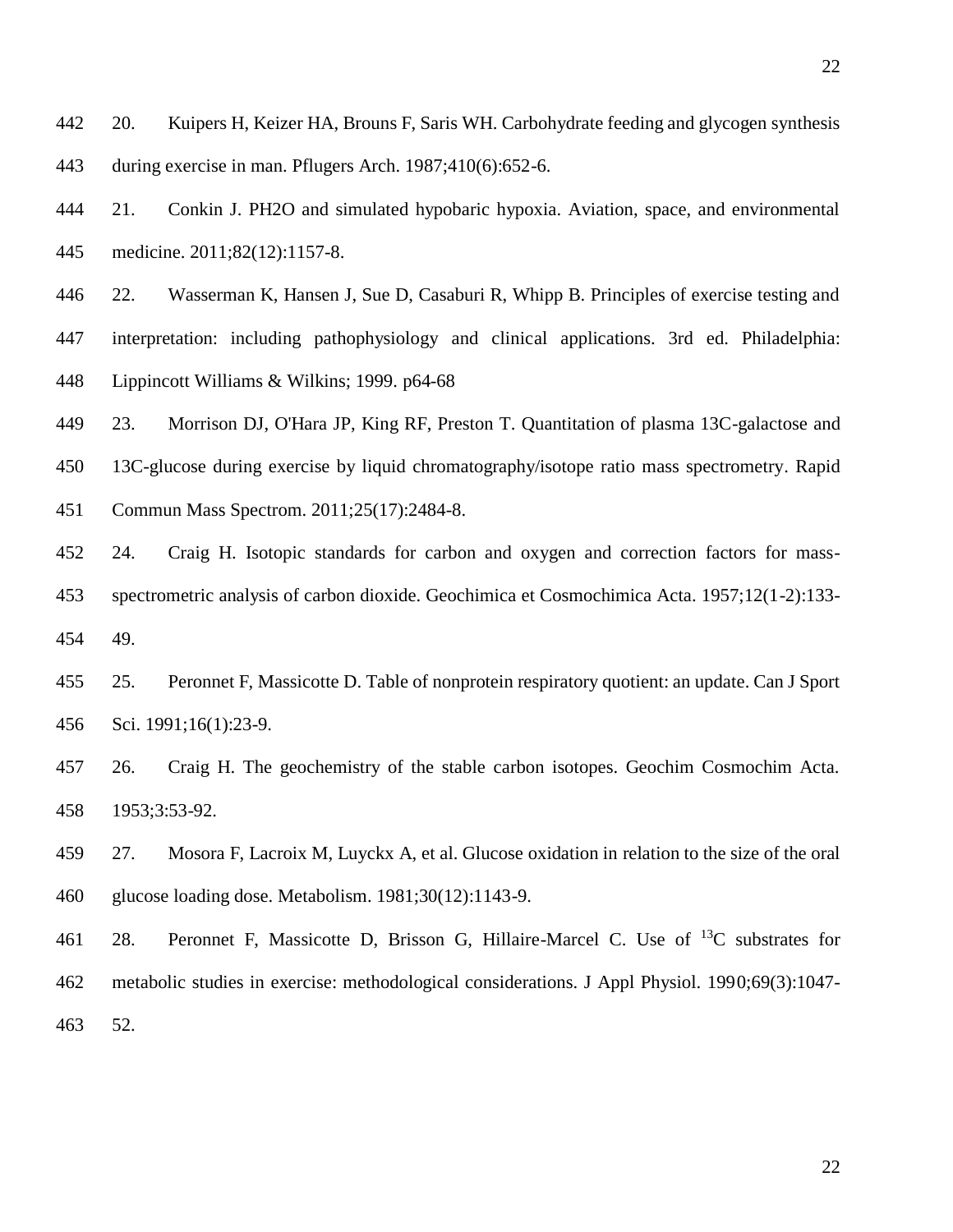<span id="page-23-0"></span> 29. Young AJ, Berryman CE, Kenefick RW, et al. Altitude Acclimatization Alleviates the Hypoxia-Induced Suppression of Exogenous Glucose Oxidation During Steady-State Aerobic Exercise. Frontiers in physiology. 2018;9:830.

<span id="page-23-1"></span> 30. Gautier JF, Pirnay F, Jandrain B, et al. Endogenous substrate oxidation during exercise and variations in breath 13CO2/12CO2. J Appl Physiol (1985). 1993;74(1):133-8.

<span id="page-23-2"></span>31. Trimmer JK, Casazza GA, Horning MA, Brooks GA. Recovery of (13)CO2 during rest

 and exercise after [1-(13)C]acetate, [2-(13)C]acetate, and NaH(13)CO3 infusions. Am J Physiol Endocrinol Metab. 2001;281(4):E683-92.

<span id="page-23-3"></span> 32. Pallikarakis N, Sphiris N, Lefebvre P. Influence of the bicarbonate pool and on the occurrence of 13CO2 in exhaled air. Eur J Appl Physiol Occup Physiol. 1991;63(3-4):179-83.

<span id="page-23-4"></span> 33. Peronnet F, Rheaume N, Lavoie C, Hillaire-Marcel C, Massicotte D. Oral [13C]glucose oxidation during prolonged exercise after high- and low-carbohydrate diets. J Appl Physiol. 1998;85(2):723-30.

<span id="page-23-5"></span> 34. Brooks GA. Lactate production under fully aerobic conditions: the lactate shuttle during rest and exercise. Federation proceedings. 1986;45(13):2924-9.

<span id="page-23-6"></span> 35. Batterham AM, Hopkins WG. Making meaningful inferences about magnitudes. International journal of sports physiology and performance. 2006;1(1):50-7.

<span id="page-23-7"></span> 36. Shi X, Summers RW, Schedl HP, Flanagan SW, Chang R, Gisolfi CV. Effects of carbohydrate type and concentration and solution osmolality on water absorption. Med Sci Sports Exerc. 1995;27(12):1607-15.

<span id="page-23-8"></span> 37. Larsen JJ, Hansen JM, Olsen NV, Galbo H, Dela F. The effect of altitude hypoxia on glucose homeostasis in men. The Journal of physiology. 1997;504 ( Pt 1):241-9.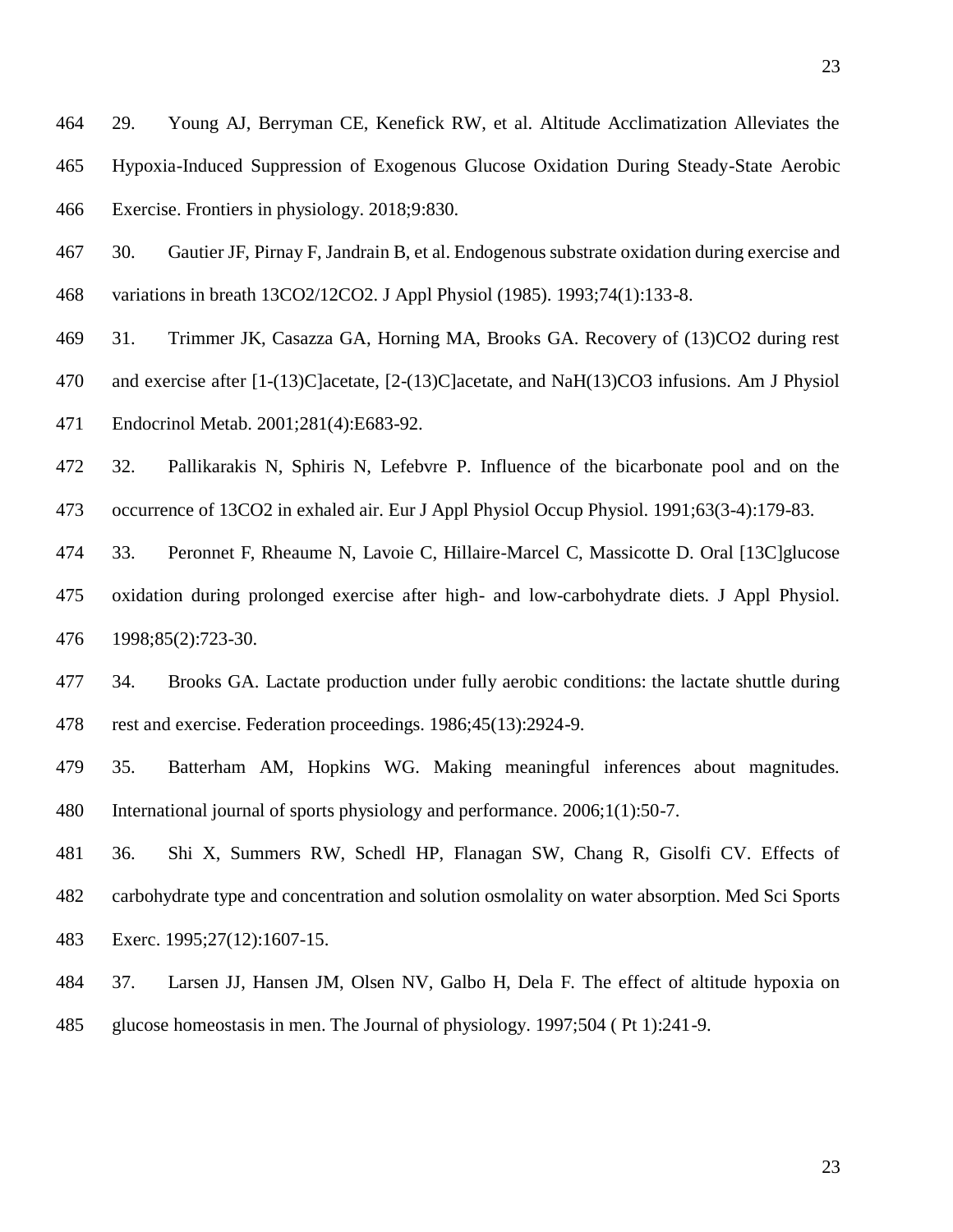<span id="page-24-2"></span><span id="page-24-1"></span><span id="page-24-0"></span> 38. Braun B, Horton T. Endocrine regulation of exercise substrate utilization in women compared to men. Exercise and sport sciences reviews. 2001;29(4):149-54. 39. Matu J, Deighton K, Ispoglou T, Duckworth L. The effect of moderate versus severe simulated altitude on appetite, gut hormones, energy intake and substrate oxidation in men. Appetite. 2017;113:284-92. 40. Glenmark B. Skeletal muscle fibre types, physical performance, physical activity and attitude to physical activity in women and men. A follow-up from age 16 to 27. Acta Physiol Scand Suppl. 1994;623:1-47.